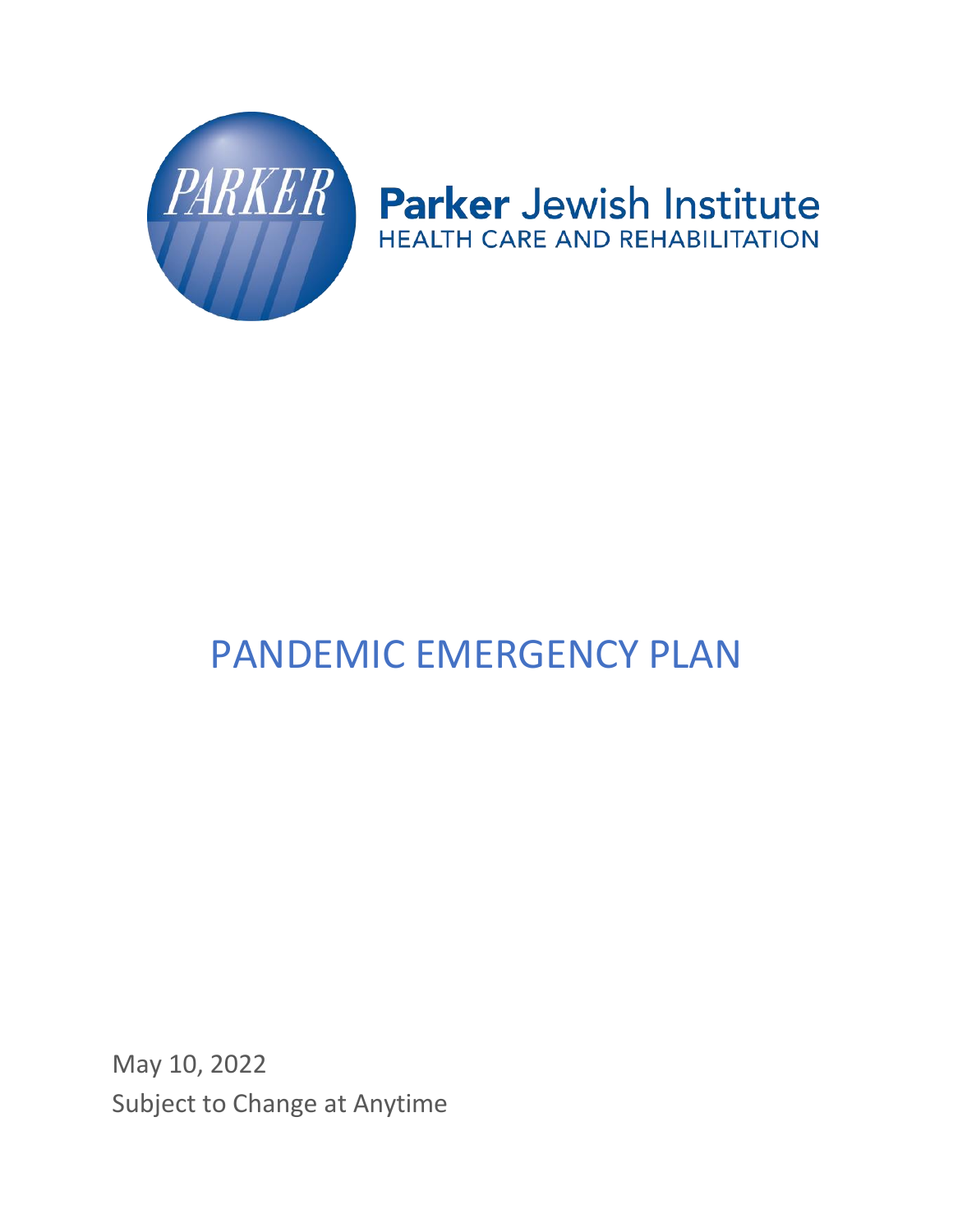

**Parker Jewish Institute Pandemic Emergency Plan (PEP)**

**2022-2023**

**Parker Jewish Institute for Health Care and Rehabilitation 271-11 76th Ave New Hyde Park, NY 11040 parkerinstitute.org**

Subject to Change at Anytime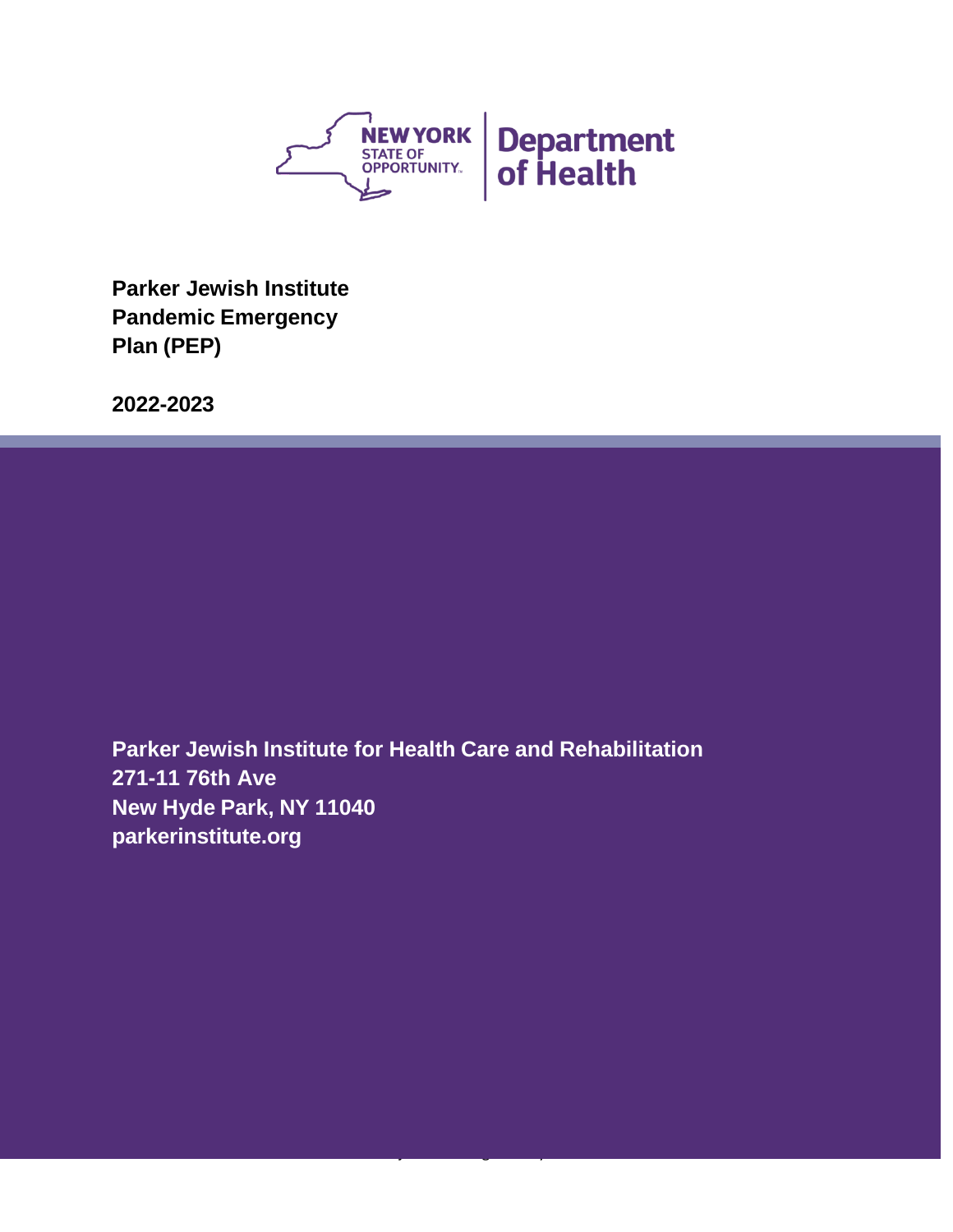# Table of Contents

<span id="page-2-0"></span>

| Section 2 - Protection of Staff, Residents and Families Against Infection 12 |  |
|------------------------------------------------------------------------------|--|
| Section 3 - Pandemic Emergency Plan Infection Control Considerations  16     |  |
|                                                                              |  |
|                                                                              |  |
|                                                                              |  |
|                                                                              |  |
|                                                                              |  |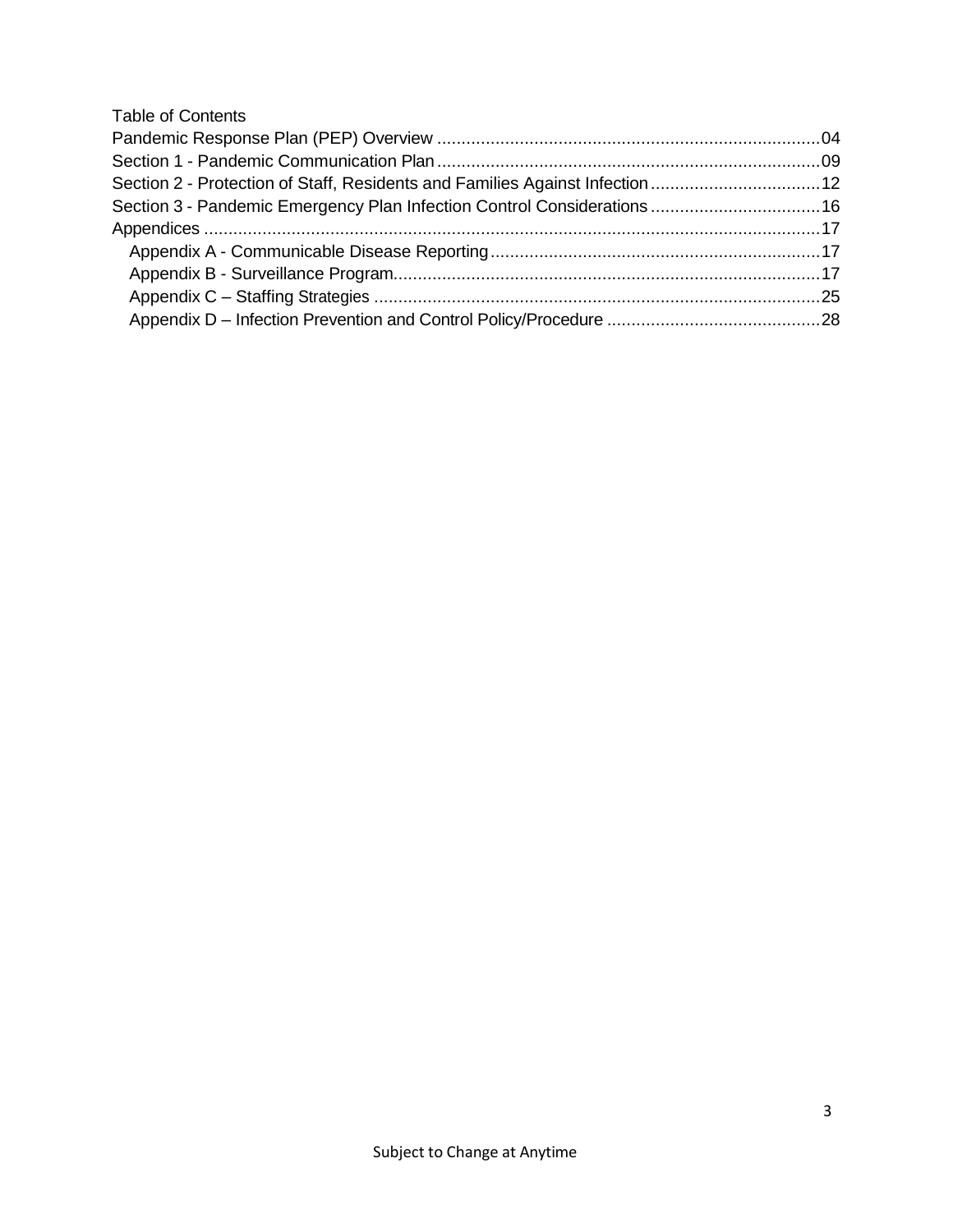#### **Pandemic Response Plan (PEP) Overview**

The circumstances of infectious disease emergencies, including ones that rise to the level of a pandemic, vary due to multiple factors, including type of biological agent, scale of exposure, mode of transmission and intentionality. Infectious disease emergencies can include outbreaks, epidemics, and pandemics. The facility must plan effective strategies for responding to all types of infectious diseases, including those that rise to the higher level of pandemic.

Infectious diseases are caused by pathogenic microorganisms, such as bacteria, viruses, parasites, or fungi. The circumstances of infectious disease emergencies, including ones that rise to the level of a pandemic, vary by multiple factors, including type of biological agent, scale of exposure, mode of transmission and intentionality.

Under the Pandemic Emergency Plan (PEP) requirements of Chapter 114 of the Laws of 2020, special focus is required for pandemics.

The Pandemic Emergency Plan requirements include:

- Pandemic Communication Plan
- Protection Plans for Staff, Residents and Families
- Procedures for Sufficient Personal Protective Equipment (PPE) Supplies

Continuing to perform essential functions and provide essential services during a pandemic outbreak is vital to Parker Jewish Institute's ability to remain a viable entity during times of increased threats. A pandemic outbreak has been identified in the Hazard Vulnerability Analysis (HVA) as a potential emergency/disaster for the organization.

**Purpose:** This plan provides guidance to the facility and may serve as the plan for maintaining essential functions and services during a pandemic. This guidance neither replaces nor supersedes any current, approved continuity plan, but instead supplements it, bridging the gap between all-hazards continuity planning and the specialized planning that may be necessary to appropriately manage a pandemic outbreak in a unique healthcare setting such as a nursing home.

This guidance stresses that essential functions can be maintained during a pandemic outbreak through appropriate mitigations strategies, including:

- Social distancing
- Appropriate Infection Prevention & Control protocols
- Increased hand hygiene
- Temporary suspension of non-essential activities
- Temporary suspension of communal activities, such as dining or activities
- Temporary suspension of in-person visitation from members of the community
- Appropriate inventory management and use of Personal Protective Equipment (PPE)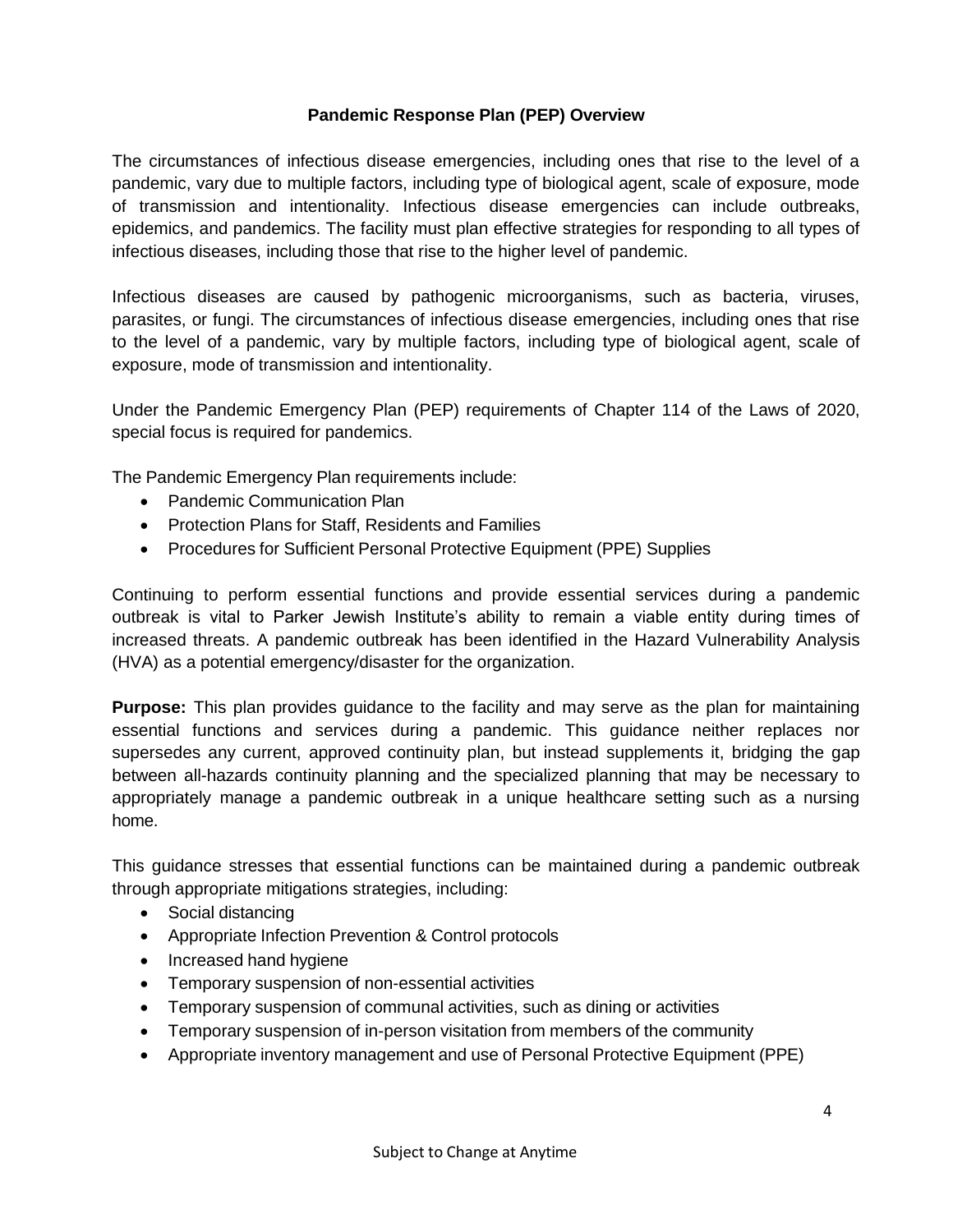**Planning Assumptions:** Parker Jewish Institute's pandemic plan is based on assumptions included in the Federal Office of Emergency Management (FEMA) National Strategy for Influenza Implementation Assumptions as well as lessons learned from the COVID-19 pandemic. These include:

- Susceptibility to pandemic viruses will be universal, but also elevated in congregate nursing facilities due to the resident population. Given their congregate nature and resident population served (e.g. older adults often with underlying chronic medical conditions), nursing home populations are at high risk of being affected by respiratory pathogens like COVID-19 and other pathogens, including multi-drug resistant organisms.
- As demonstrated by the COVID-19 pandemic, a strong infection prevention and control (IPC) program is critical to protect both residents and healthcare personnel (HCP).
- Efficient and sustained person-to-person transmission serves as a signal of an imminent pandemic
- Healthcare facilities must be prepared for potential staffing shortages and have plans and processes in place to mitigate these, including communicating with HCP about actions the facility is taking to address shortages and maintain patient and HCP safety while also providing resources to assist HCP with anxiety and stress. Rates of absenteeism will depend on the severity of the pandemic. A pandemic outbreak threatens Parker's human resources by potentially removing essential personnel from the workplace for extended periods of time. Public health measures such as quarantining household contacts of infected individuals or mandatory self-quarantine for workers potentially exposed to a virus may increase absenteeism.
- Multiple waves/periods during which outbreaks occur in a community can be expected, as is historically seen with influenza.
- Appropriate guidance and/or direction will be provided by federal, state and/or local governments regarding current pandemic status in the community surrounding Parker Jewish Institute.

# **Infectious Disease Preparedness Planning**

As part of its preparedness planning for any infectious disease event, including a pandemic, the facility takes the following steps:

- Educates staff on infectious diseases, including any reporting requirements, exposure risks, symptoms, prevention, infection control, proper use of PPE, and any related regulations, guidance or directives.
- Ensures that all employees receive specific training on their individual, departmental and facility-wide roles during any emergency/disaster at the time of orientation, and at least annual thereafter, with an increasing frequency as needed.
- Reviews and revises, if necessary, existing Infection Prevention and Control policies, including mandatory reporting. Policy updates are reviewed by the **Special Executive Operations & Infection Control Committee**, as needed, and disseminated to all employees based on their role/department. Inservice training and competencies are conducted to enforce compliance with procedures.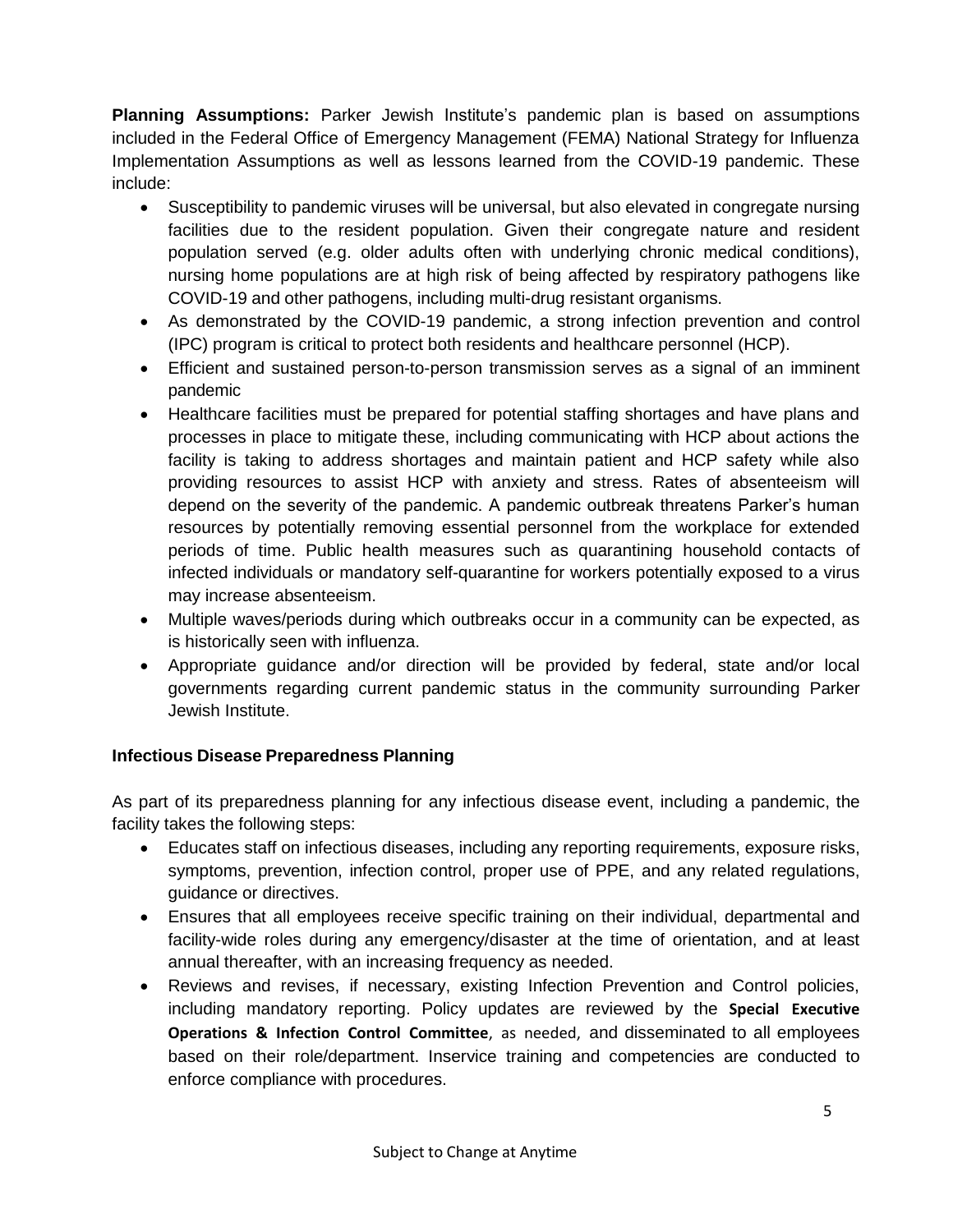- As new guidance arises from the Centers for Disease Control (CDC), the Centers for Medicare & Medicaid Services (CMS), U.S. Food and Drug Administration (FDA), and NYSDOH or other regulatory body, new policies or practices will be developed and implemented consistent with these best practices.
- The Infection Preventionist conducts routine, ongoing infectious disease surveillance to adequately identify background rates of infectious diseases and detect significant increases above baseline rates. Appropriate action will be taken. Please refer to the Infection Surveillance Policy & Procedure (Appendix B).
- Reviews the plan for testing staff and reviews the emergency staffing plan should the need arise to have staff out of work for periods of time while under observation or quarantine. When directed to do so, and testing capabilities are available for the specific infectious disease concerned, staff are tested per requirements.
- Ensures that adequate facility staff members have access to and have been trained for use of communicable disease reporting tools and other outbreak-specific reporting tools, including the Nosocomial Outbreak Reporting Application (NORA), the Health Commerce System (HCS), and HERDS.
- Reviews and revises, if needed, facility policies and procedures for inventory management of items such as environmental cleaning agents, specific PPE, and medications. Policies are approved by Senior Vice President for Patient Care Services.
- Develops and implements administrative controls, including visitation policies, employee absenteeism plans and staff wellness/symptom monitoring. **Refer to Appendix B** for plans and policies.
- Reviews and revises procedures for environmental controls as necessary.
- Reviews and revises, as necessary, vendor supply plans to ensure adequate supplies of food, water, medications, sanitizing agents and other supplies are available. **Refer to Facility Emergency Preparedness Plan.**
- Develops, reviews, or revises the facility's plan to ensure that residents are isolated/ cohorted and/or transferred based on their infection status in accordance with applicable NYSDOH and Centers for Disease Control and Prevention (CDC) guidance. Facility cohorting plans include using distinct areas within the facility, depending on the type of outbreak and cohorting required. Any sharing of bathroom facilities with residents outside of the cohort is discontinued. **Please refer to COVID-19 Management Plan.**
- Reviews and revises, as necessary, the facility's plan to ensure social distancing measures can be put into place where indicated and required. The facility has plans in place to effectively suspend all non-essential activities, communal dining and activities/ programs, and if required, suspend outside visitation. All actions taken will reflect current regulatory guidelines and mandates, and policies are subject to change as the need arises.
- In accordance with State, NYSDOH, and CDC guidance at the time of a specific infectious disease outbreak or pandemic event, the facility will develop and implement a plan to recover/return to normal operations as specified in regulatory guidance. Updates will be made in accordance with changes to recommendations and requirements. If approval by the State is required, such as in the case of COVID-19 Visitation Plans, plans will be developed and submitted in a timely manner.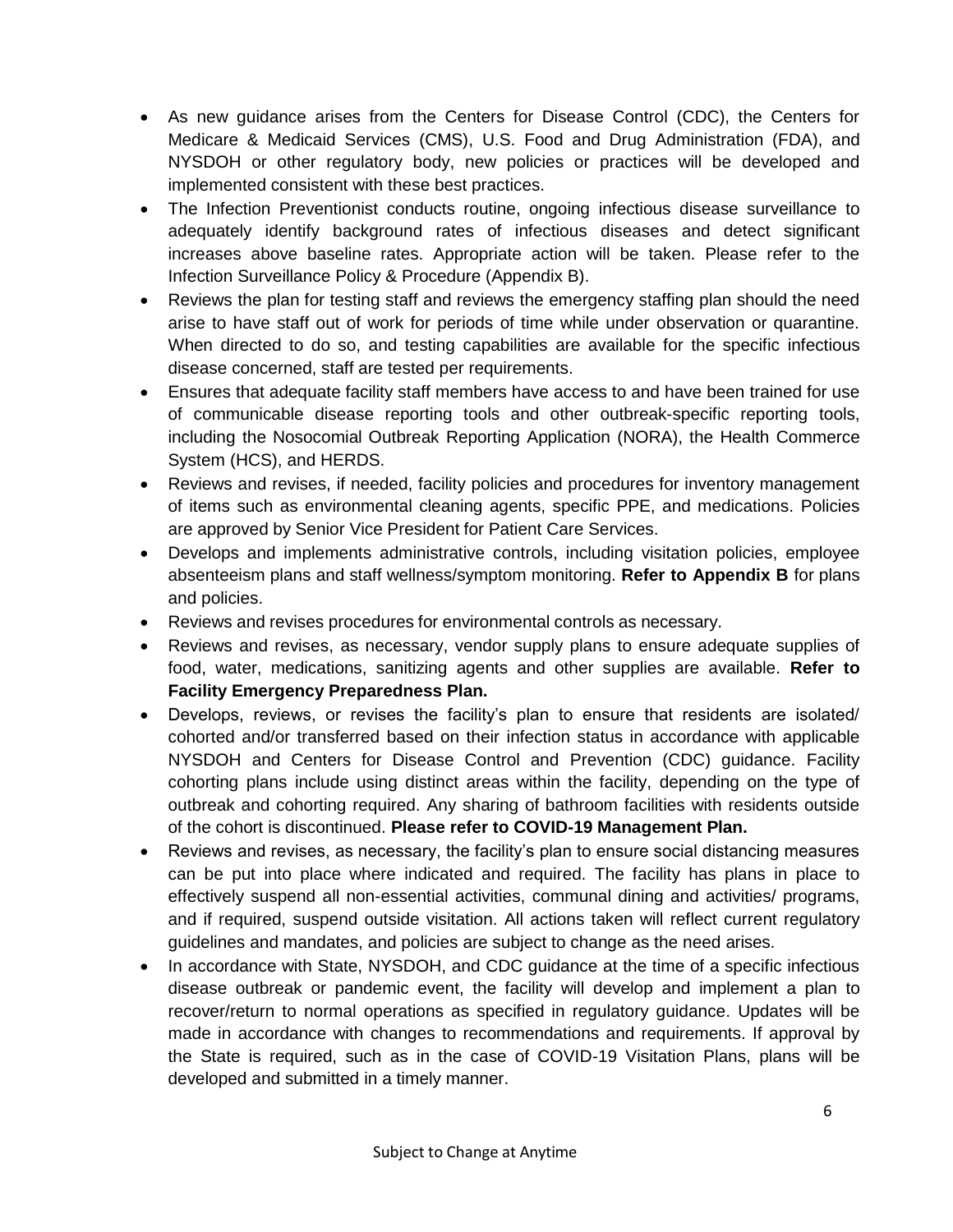#### **Infectious Disease Response Tasks**

During an infectious disease outbreak, the facility will implement procedures to ensure that current guidance and advisories from NYSDOH and CDC on disease-specific response actions are obtained and followed. Education will be provided to all staff consistent with their roles.

- The Vice President of Corporate Engagement and Community Health Services will send an email message and update the facility's public website to provide pertinent information to authorized family members and guardians. Residents will be provided with relevant information and the protections that the facility is putting into place for their safety.
- Current signage will be obtained and posted throughout the facility. The Infection Preventionist will ensure signage for cough etiquette, hand washing and other hygiene measures are posted in high visibility areas. Building Services will ensure alcohol-based hand sanitizer is available throughout the facility, including common areas, unit hallways, facility entrance and front desk, as well as other source control supplies if practical and warranted.
- The Infection Preventionist will ensure that the facility meets all reporting requirements for suspected or confirmed communicable diseases as mandated by New York State. **Refer to Appendix F Reporting.**
- Vice President for Administration will ensure that the facility meets all reporting requirements of the Health Commerce System, e.g. HERDS survey reporting within required timeframes.
- In order to limit exposure between infected and non-infected residents, the facility will develop and implement a plan, in accordance with any applicable NYSDOH and CDC guidance and facility Infection Prevention and Control Policies and Procedures, to segregate impacted residents.
- If the need to develop cohorts arises, the facility will implement procedures to ensure that as much as possible, staff are separated and do not provide care outside of a specific cohort. Residents will be placed on designated units. Facility staff will be assigned to designated units and the facility will make every effort not to float staff between units whenever possible.
- In response to the infectious disease outbreak, the facility will conduct cleaning/ decontamination in accordance with any applicable NYSDOH, CDC and Environmental Protection Agency (EPA) guidance and facility policy for cleansing and disinfection of isolation rooms. Housekeeping will disinfect all units and all common areas with EPAapproved disinfectants every shift, including elevators, staff offices and common rooms.
- Terminal cleaning will be provided when there is a transfer, discharge or death on one of the designated units or where there was a suspected case, or a case confirmed by testing.
- The facility will provide education to residents, family members and other related parties about the disease and the facility's response strategy at a level appropriate to their need for information and interest level. This education will be provided by Administration through the following process: email, direct mail and website postings.
- All staff, vendors and relevant stakeholders will be contacted and provided with information on the facility's policies and procedures related to minimizing exposure risks to residents,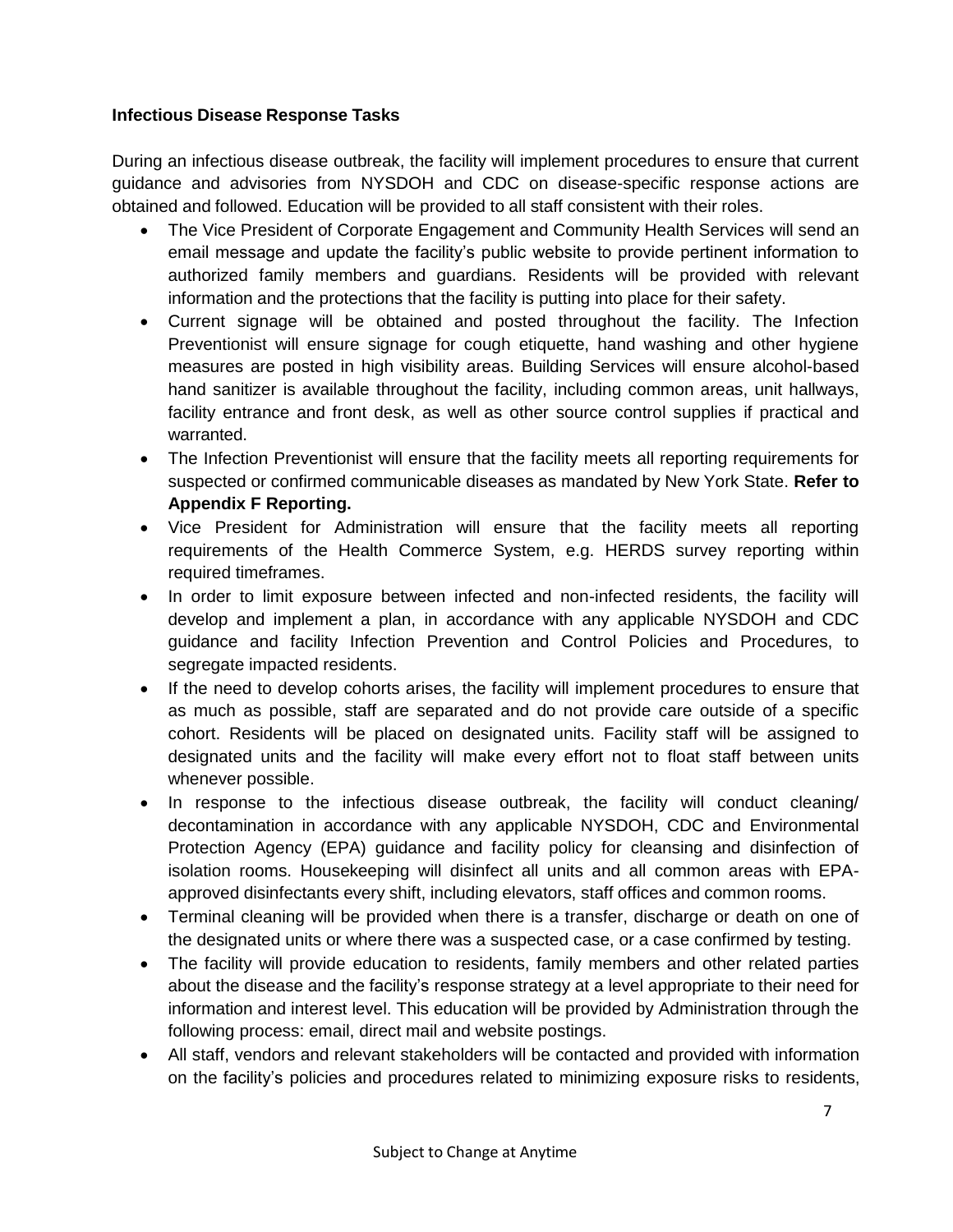such as by limiting the types of staff, contract staff or vendors who may enter the premises, resident care areas or other changes from normal operations.

- Administration will advise family members that their visits should be limited to reduce exposure risk to residents and staff, subject to any superseding New York State Executive Orders and/or NYSDOH guidance that may otherwise temporarily prohibit visitors. Signage will placed on all entrance doors alerting visitors. Security will be responsible for implementing any necessary screening procedures for visitation.
- If necessary, and in accordance with applicable New York State Executive Orders and/or NYSDOH guidance, the facility will implement procedures to close the facility to new admissions, implement limits to visitors when there are confirmed cases in the community, and/or screen all permitted visitors for signs of infection. Security will be responsible for screening all visitors.
- All staff will be provided with re-education on the appropriate use of PPE, including donning and doffing and utilizing the appropriate PPE. Competencies will be conducted and supervisors will monitor for compliance. Immediate re-education will occur if non- compliant practice is identified.

# **Infectious Disease Event Recovery Activities**

- The facility will maintain, review and implement procedures provided in NYSDOH and CDC recovery guidance that is issued at the time of a specific infectious disease outbreak or pandemic event, regarding:
	- $\circ$  How, when and which activities/ procedures/ restrictions may be eliminated
	- o How, when and which activities/ procedures/ restrictions may be restored
	- o The timing of when specific changes may be executed
- The facility will communicate any relevant activities regarding the recovery process or return to normal operations to staff, authorized families and guardians, residents and other relevant stakeholders.

# **Pandemic Management Approach**

<span id="page-7-0"></span>Parker Jewish Institute utilizes an "all hazards" approach to emergency preparedness that supports a level of preparedness sufficient to address a wide range of emergencies/disasters regardless of the cause. Parker's approach to managing a pandemic, including its plan for managing resident and staff safety and communications with interested parties, will be determined by the level of spread of the associated virus, such as COVID-19, in the surrounding area.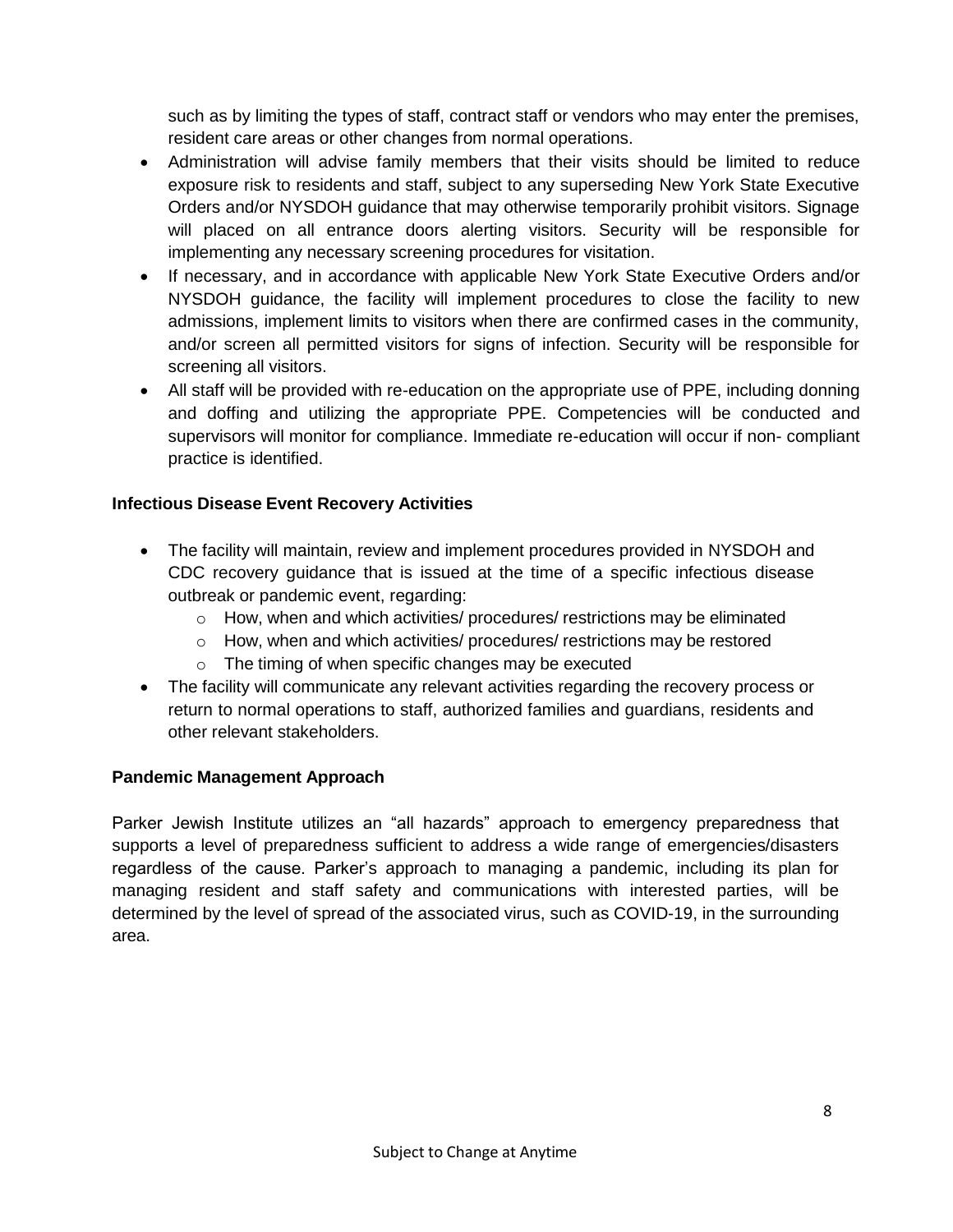#### **Section 1 - Pandemic Communication Plan**

The Pandemic Communication Plan follows the overall Parker Emergency Management Plan, and includes the required elements for notifications needed in the Pandemic Emergency Plan (PEP). Emergency management communications will be maintained within the facility, with residents and families, and with critical community partners.

The Emergency Management Committee is responsible for oversight and has developed this specific Communication Plan based on regulatory requirements and lessons learned from the COVID-19 pandemic.

Included in the Plan are the following elements, required in the PEP:

- Plan to update authorized family members of guardians of infected residents at least once per day and upon a change in a resident's condition
- Plan to update authorized family members of quardians on the number of infections and deaths at the facility, by electronic or such means as may be selected by each authorized family member or guardian
- Plan for ensuring all residents have daily access, at no cost, to remote videoconference or equivalent communication methods with family members and guardians.

# **Communication When There is a Concern about a Pandemic but No Impact to Staff or Patients**

When there is a growing concern about a pandemic outbreak, but there are currently no case in New York State or New York City and there is no impact to staff or patients, the facility will follow its Communication Policy to provide necessary updates to residents and their representatives.

- Resident and family communication shall be addressed:
	- o Via overhead page announcements (as back up)
	- o By staff
	- o By the facility's television channel
	- $\circ$  By information updates strategically posted throughout the facility
	- o By print material on each meal tray
	- o Through Email
	- o Direct phone calls
	- o Website notifications
- A record of all authorized family members and guardians, including a secondary/ backup authorized contact (as applicable), is maintained by The Family Call Center and utilized for all communications.
- The facility will hold family meeting and educate the families so they know what measures are being taken at why. At this time, Social Services will determine, if not already, what the preferred method of contact is for the authorized family member or guardian should a pandemic outbreak occur and more frequent communications be necessary.
- Provide known information regarding the virus, including information about signs and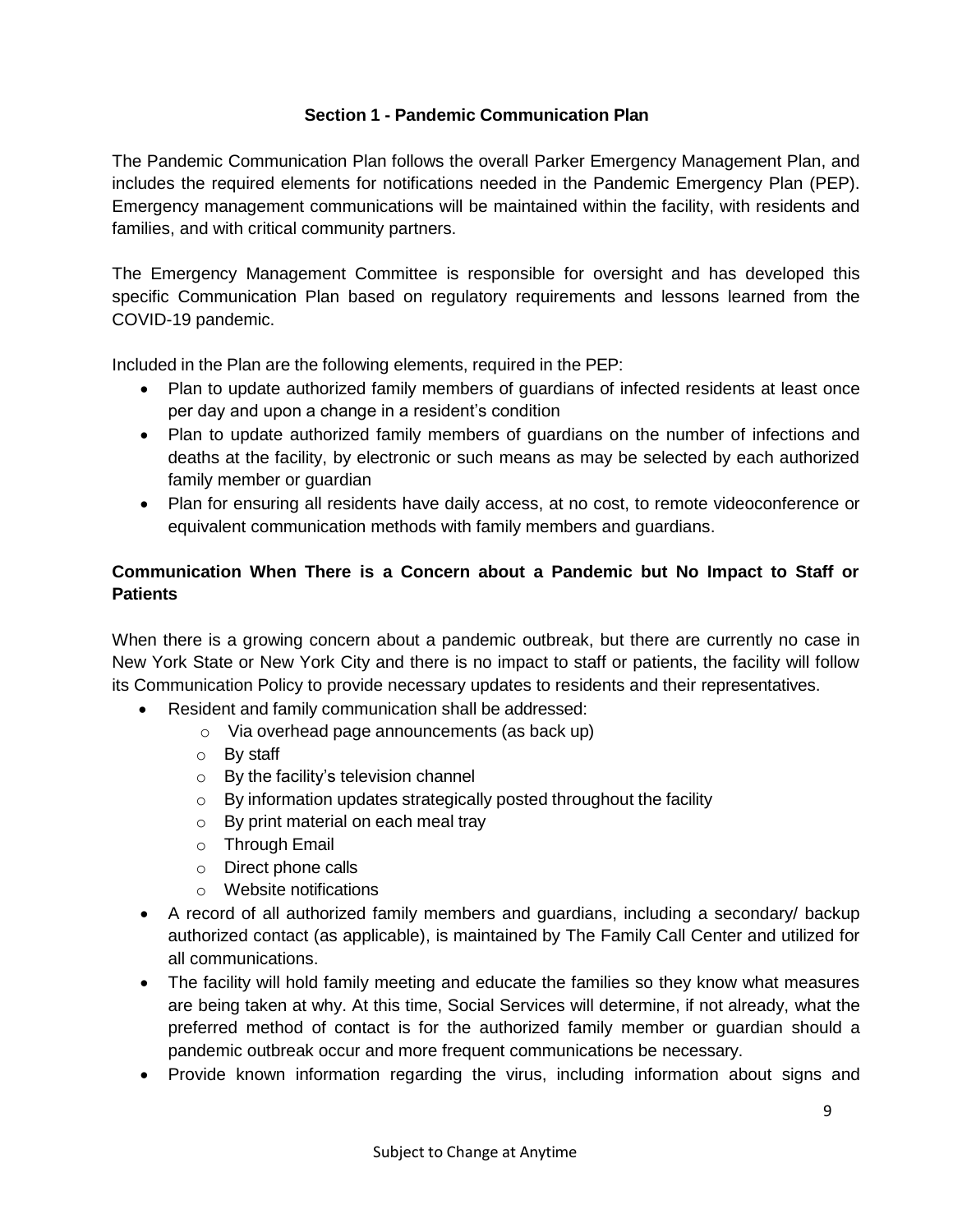symptoms, to residents, staff and family members/representatives.

 Corporate Engagement will send an email communication/written letter to family members reminding them not to visit when they are ill or have known exposure to someone with the virus.

# **Communication When There is a Concern about a Pandemic but No Impact to Staff or Patients**

When there are active cases in New York City and/or New York State, but there is no impacted to staff or patients at Parker Jewish Institute, communication frequency will be increased via:

- Internal communications:
- External communications; and,
- Authorized representatives will be kept notified via email, phone, social media and other means at a frequency required per regulatory requirements or greater.

#### **Communication When There are Cases Impacting Residents or Staff**

When there are active cases impacting residents or staff at the facility, communications will include:

 Per the regulatory requirements for PEP, each authorized contact will be communicated with in the manner he/she prefers.

#### **Communication with Authorized Family Members and Guardians during a Pandemic**

#### *Procedure for When a Resident is Infected*

In accordance with PEP requirements, the facility will utilize the following methods to update authorized family members and guardians of infected residents (i.e.) those infected with a pandemic-related infection) **at least once** per day **and upon a change in a resident's condition**:

- Nursing will provide a list to Social Services of all residents who have become ill.
- Social Services will call each family member/guardian to provide an update once per day and upon a change in condition.

#### *Procedure for Weekly Updates on Facility Status*

In accordance with PEP requirements, the facility will implement the following procedures/ methods to ensure that all residents and authorized family members/guardians are updated at least once per week on the number of pandemic-related infections and deaths at the facility, including residents with a pandemic-related infection who pass away for reasons other than such infection:

 The facility will use multiple methods to notify all residents in the facility, their representatives and families regarding the status of the facility and its residents, not just those who are suspected/confirmed cases (per CMS QSO Memo QSO-20-29-NH and DAL NH 20-09).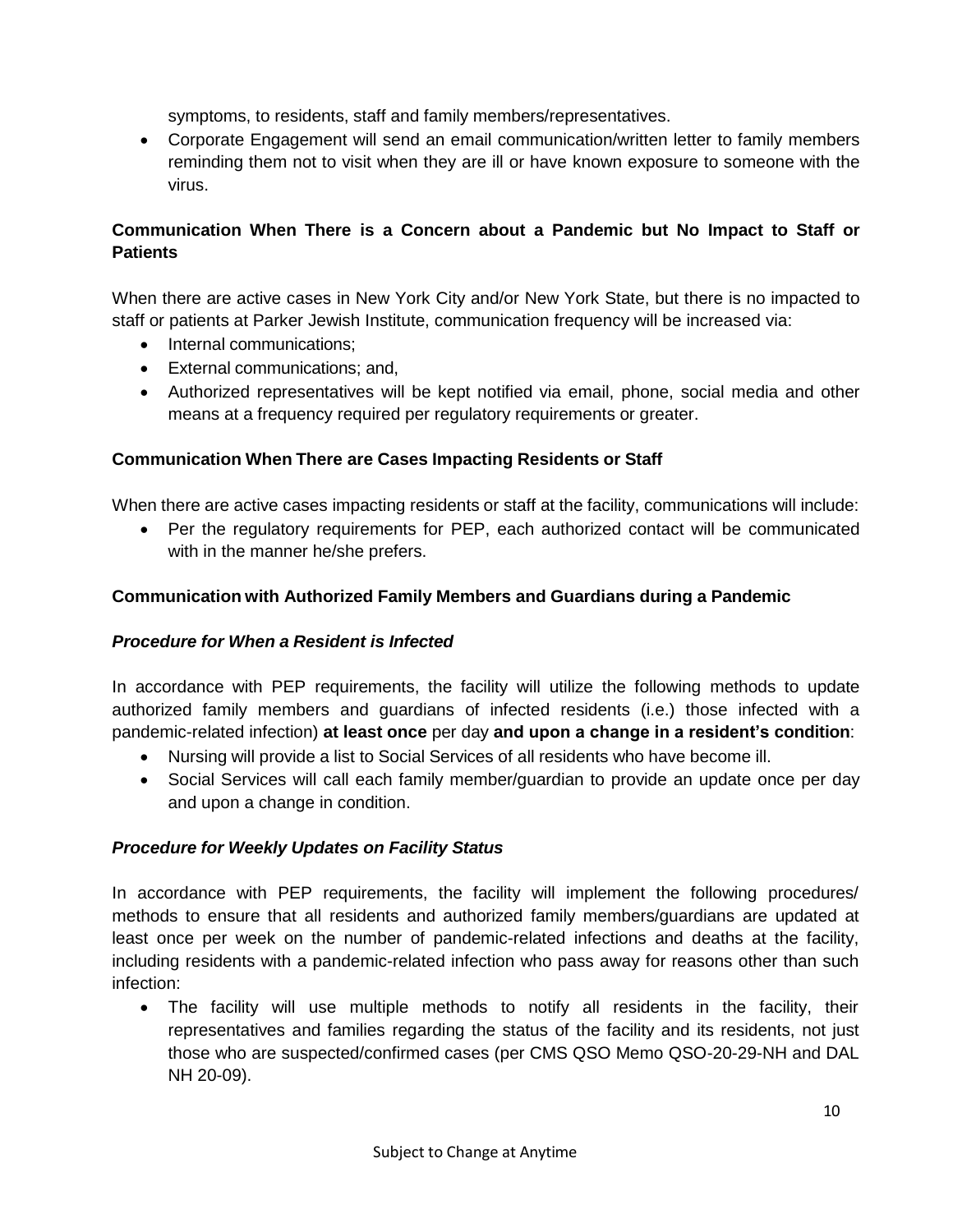- Notification will include all information required through regulations, such as through notification requirements when confirmed or suspected cases have been identified.
- All required reporting timeframes will be adhered to, with updates provided at least once per week for general facility status updates.
- Communications will be respectful of privacy laws, considering HIPAA-compliant protocols and protecting PHI.
- The facility will make all reasonable efforts to properly inform their residents, representatives, and families of the information required, including through means authorized representatives have selected as preferred, such as :
	- o Facility website posting/updates;
	- o Email list-servs; and,
	- o Recorded telephone messages.

# *Procedure for Keeping Residents and Families in Communication*

In accordance with PEP requirements and NYSDOH guideline C20-01, the facility will implement the following mechanisms to provide all residents with no-cost daily access to remote video conference or equivalent communication methods with family members/guardians.

- Face-to-face video calls:
- Phone calls; and,
- Outdoor visitation when allowed. **Please refer to Parker Jewish Institute Visitation Plan.**

# **Communication Requirements for Facility Pandemic Emergency Plan**

# *Posting of Facility Pandemic Emergency Plan*

In accordance with PEP requirements, the facility will follow procedures to post a copy of the facility's PEP, in an acceptable form to the Commission and on the facility's public website. The PEP will also be available immediately upon request.

- To the Commissioner
	- o The finalized PEP will be sent to NYSDOH as required on or before September 15, 2020.
	- $\circ$  The Vice President for Administration will be responsible for transmitting this place.
- <span id="page-10-0"></span>• On the facility's public website
	- $\circ$  The finalized PEP will be provided in Portable Document Format (.pdf) for viewing on the Parker public website at the same time that it is transmitted to NYSDOH.
	- $\circ$  Information Systems is responsible for uploading the plan to the website.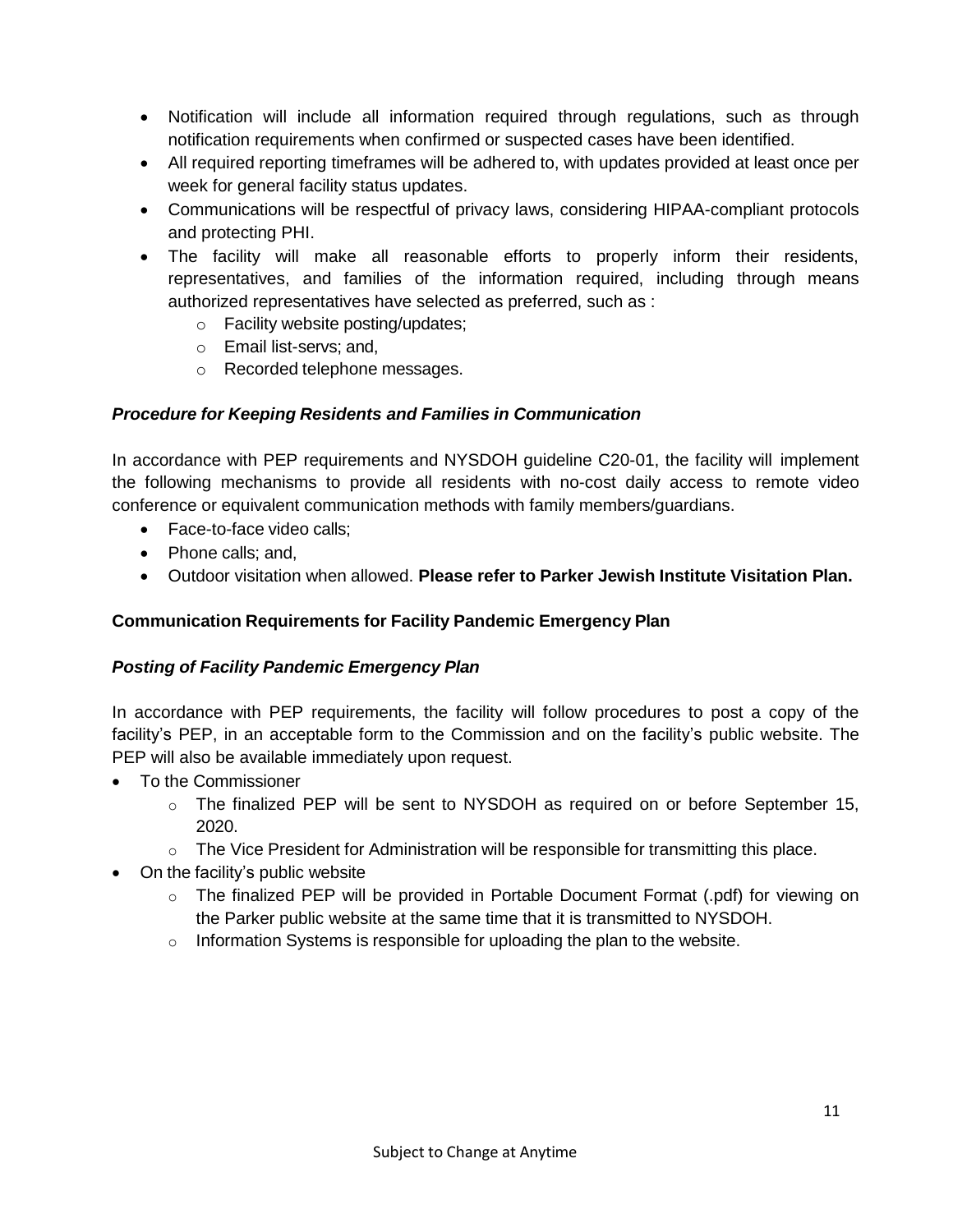# **Section 2 - Protection of Staff, Residents and Families Against Infection**

The facility's Pandemic Emergency Plan includes:

- A plan for hospitalized residents to be readmitted to the facility after treatment, in accordance with all applicable laws and regulations
- A plan to preserve a resident's place in the facility if such resident is hospitalized, in accordance with all applicable laws and regulations
- A plan for the facility to maintain or contract to have at least a two-month (60 day) supply of Personal Protective Equipment (PPE)

In addition to the plans for re-admission/ return to facility and ensuring that the facility has an adequate supply of Personal Protective Equipment, the facility takes multiple actions to protect staff, residents and families against infection.

#### **General considerations for protecting staff, residents and families against infection:**

- Post signs at the entrance instructing visitors not to visit if they have symptoms of the flu. Individuals (regardless of illness presence) who have a known exposure to someone with a confirmed case or who have recently traveled to areas with virus transmission should not enter the nursing home or health center.
	- $\circ$  Visitors who enter the facility will be reminded of the importance of practicing appropriate hand hygiene for their safety.
- Reinforce sick leave policies. Ask employees to stay home if they have symptoms of the flu or are ill. They should call rather than coming in for medical advice. Management should monitor sick calls for compliance. If they notice an employee exhibiting signs of infection, they should send that person home.
- The facility will monitor all entrances and screen those entering as per facility screening policy, including staff, visitors and vendors.
- When circumstances warrant it, Administration will determine when it is appropriate to allow some or all HCP to work remotely.
- In-person meetings should be avoided as much as possible, both within the facility with non-facility entities, such as vendors and consultants. The use of conference calls and other electronic methods should be utilized.
- The facility will follow and monitor for compliance with the Infection Prevention & Control program. One or more individuals with specific training in infection control will provide onsite management of the Infection Prevention and Control Program.
- A plan will be developed for visitor restrictions. Family members may be restricted from visitation if mandated by NYSDOH or other agency for their protection. When visitation is stopped, families will be informed on Admission as well as by Social Services for newly admitted residents. Alert Postings will be put on the front door as well.
	- $\circ$  When visitation is allowed or the facility is re-opened to visitors under certain circumstances, the Parker Visitation Plan will be followed.
- Should it become necessary to suspend group activities and communal dining per NYSDOH, CMS, CDC or other directive, a plan will be developed to offer other activities to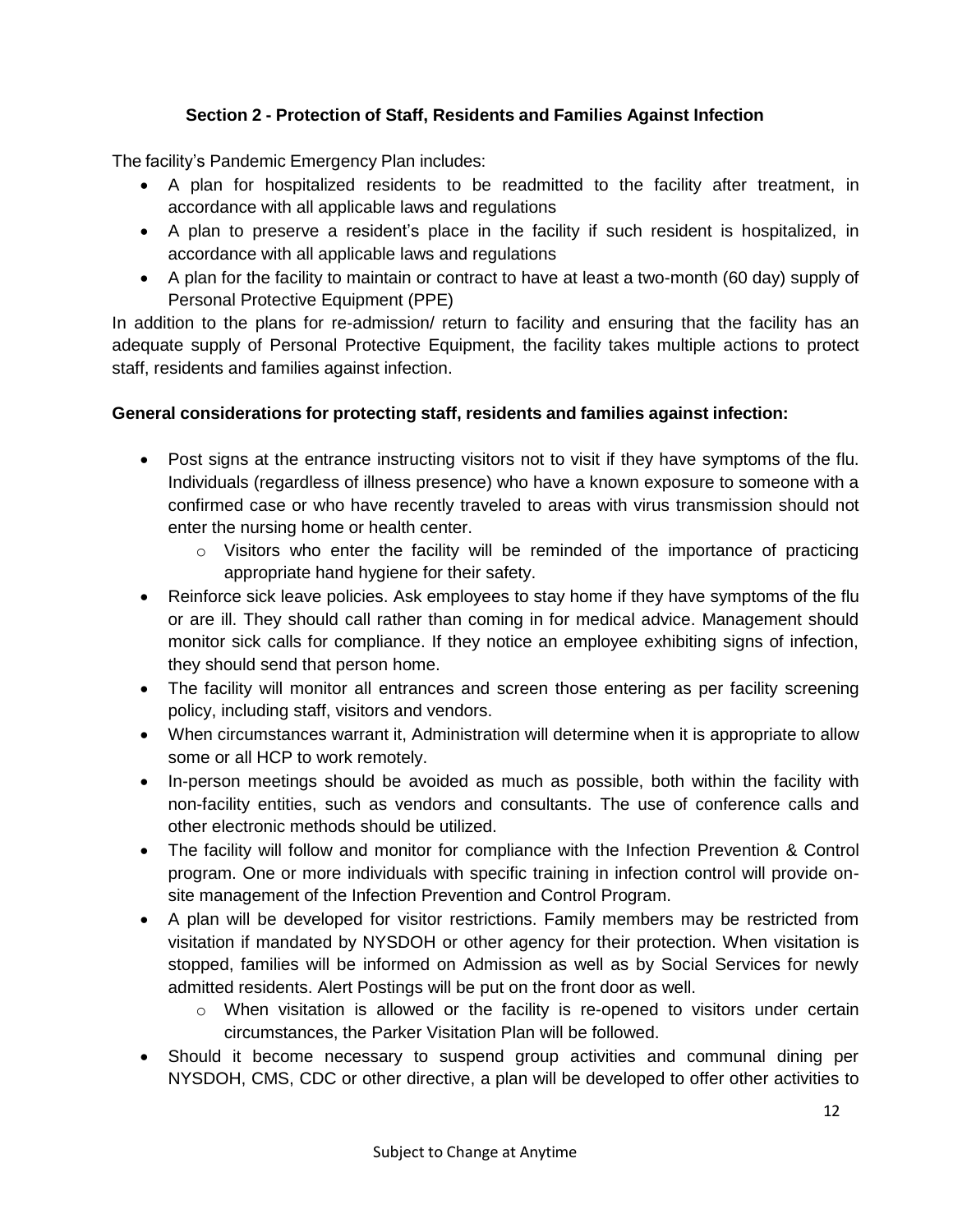residents in their rooms as much as possible, including video calls, television, radio, and other non-gathering activities.

# **Care Provision Considerations**

# **Confirmed/Suspect Cases**

- Facility will notify the NYSDOH via HERD as required, and submit data to the CDC NHSN as required within expected reporting timeframes (i.e. daily HERDS update and weekly NHSN update on number of positive cases and facility deaths).
- Residents on all units and on designated units will be actively monitored and screened per medical provider orders, but once per shift at a minimum, including symptom check per medical provider orders and DOH guidelines. This information will be documented in the Electronic Medical Record (EMR).
- Residents who have been in contact with a known positive case (either roommate or staff found to be positive upon testing) will be transferred to the designated care unit.
- As possible, facility staff will ensure that all residents on designated units remain in their rooms, privacy curtains can be pulled, and doors are closed if safe and practicable.
- Residents will be provided with a mask, if tolerated, when HCP or other direct care providers enter their rooms, and social distancing measures will be put into place to decrease the risk for transmission. All residents on designated units, whether positive or suspected, will be placed on Contact and Droplet precautions.
- The number of HCP and other direct care providers entering rooms will be minimized as much as possible to minimize transmission risk on designated units.
- HCP and other direct care providers will wear appropriate Personal Protective Equipment (PPE), including gown, gloves, eye protection and facemasks as indicated. Staff should maintain social distancing of at least 6 feet from the resident except for necessary interactions regarding care provision and care routines.
- The medical provider shall order testing as available and appropriate, in accordance with NYSDOH and other guidelines. A procedure will be in place where residents who meet parameters for negative tests to be evaluated per policy and moved off the designated unit. Residents who test positive will remain on the designated units on contact and droplet precautions until they test negative.
- Families and significant others will be notified in conjunction with Parker's Communication & Notification policy regarding the clinical condition of a resident and his/her status.
- Ensuring posting of signs on the door or wall outside of the resident room or confirmed positive wing that clearly describe the type of precautions needed and/or required PPE. Ensure proper signage is in place to demarcate that this is a restricted area to prevent residents from entering unknowingly and to ensure staff are reminded of the need for precautions.
- **Surveillance:** Line Listings will be used for collecting data on and actively monitoring residents and staff. These tools will provide a line listing of all individuals monitored for or meeting the case definition for the pandemic outbreak.
- **Supplies** including alcohol-based disinfectant wipes, water, and hand sanitizer are to be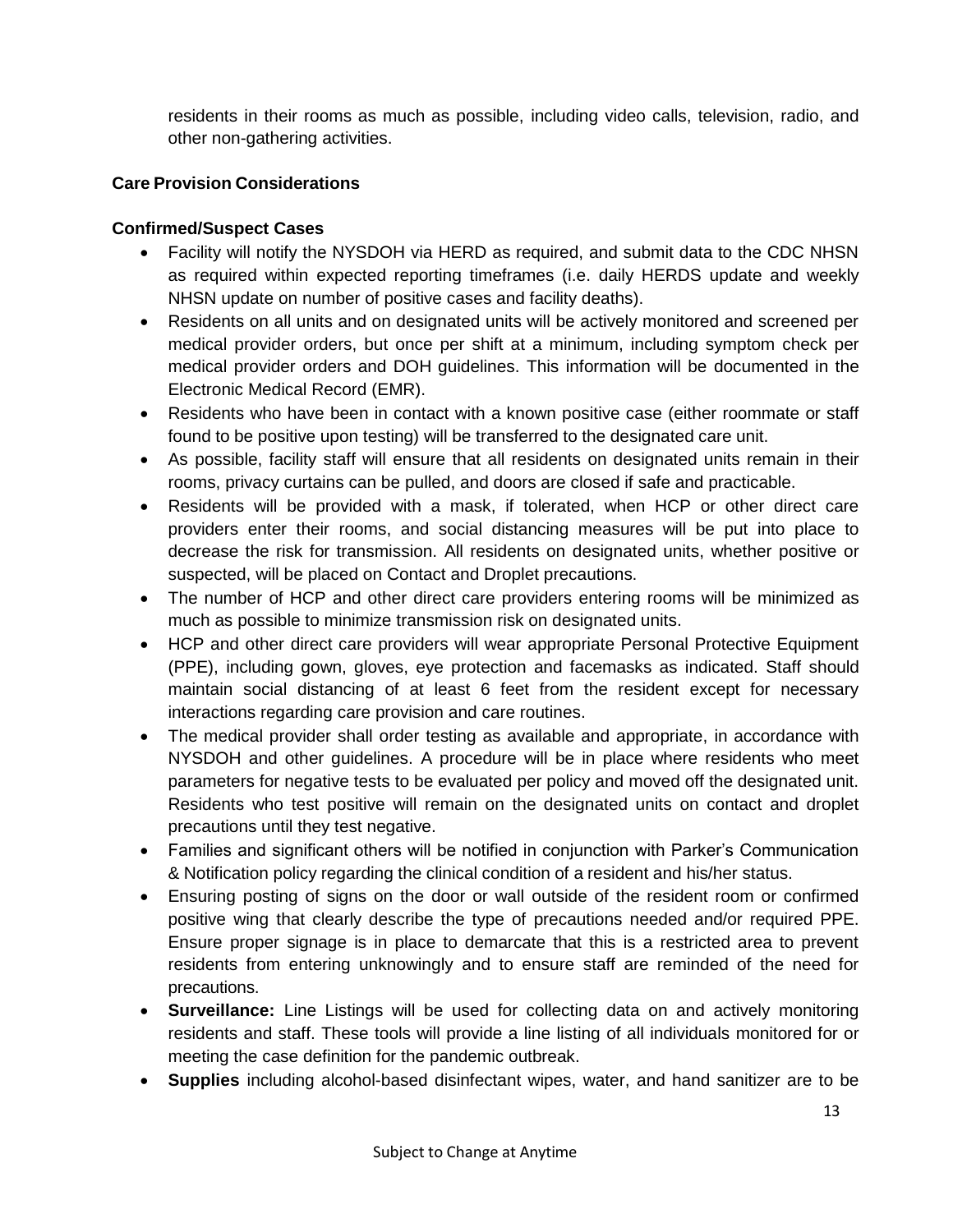available. Central management of supplies will be implemented to conserve supplies.

#### **Cohorting of Residents**

- Residents who are transferred to different units based on clinical need and transmissionbased precautions will be informed of the reason for any transfer, and the family will be notified as well. Documentation of all notifications will be included in the EMR.
- All residents exhibiting symptoms consistent with the virus, such as respiratory symptoms, elevated temperature and/or other symptoms, may be considered suspect and placed on contact and droplet precautions per protocol until testing can be completed. Families will be notified of all testing results.
- Positive residents will be cohorted with other positive cases and asymptomatic residents and recovered residents will be cohorted together to prevent and minimize transmission risks.

#### **Accepting Patients from Hospitals**

- Testing of admissions/readmissions from the hospital prior to admission/readmission is required.
- Upon admission/readmission, all new residents/patients are placed on a designated screening unit. While on the screening unit, the resident is placed on contact and droplet precautions and staff must wear appropriate PPE when caring for the resident, including N95 masks, face shield and gown.
- When the facility re-tests the individual, if the result is negative, the resident is transferred to a non-screening unit and precautions are discontinued. If the resident tests positive, then he/she is transferred to the designated unit.
- New admissions will be evaluated per policy with all admission protocols, including monitoring as ordered by medical provider, minimally every shift. All documentation will be completed per protocol.

# **Admissions from the Community**

Residents admitted form the community are at risk for transmission of the virus due to their unknown status. Therefore, if possible, residents considered for admission from the community should have a test prior to admission for appropriate placement. If testing is not possible, the resident will be admitted and placed on the designated unit and evaluated by the medical provider.

- Testing will be ordered for appropriate care and treatment
- The resident will be placed on contact and droplet precautions until his/her status is identified to prevent transmission risks.
- Testing will be ordered by the medical provider and the resident and family will be notified on admission and after test results.
- The medical provider will evaluate the resident on admission per policy and document the plan of care accordingly.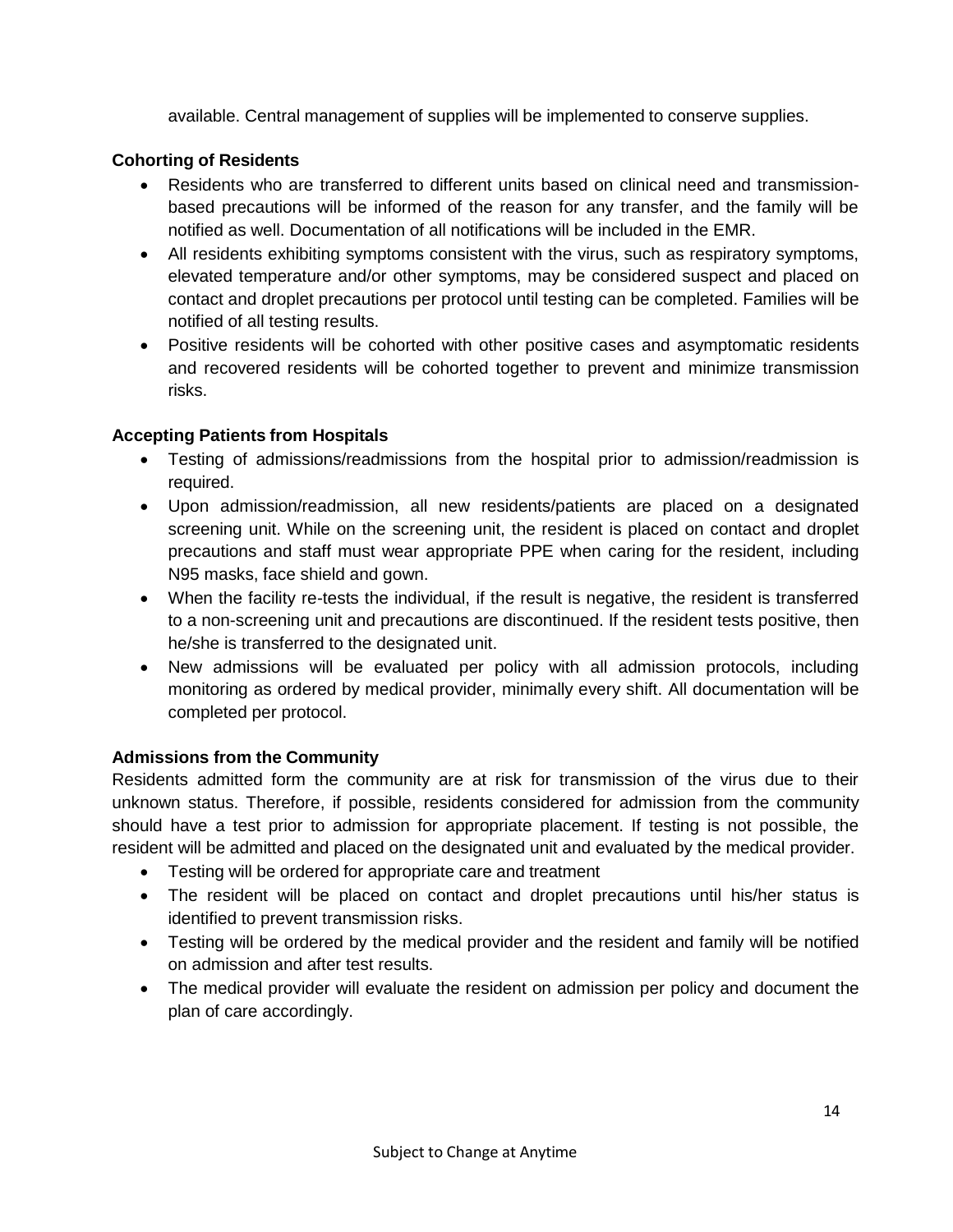#### **In addition to following the standard infection protocols during new admissions**:

- Before accepting the admission, the Admissions department should notify Administration, Nursing and Medicine.
- If the facility is unable to care for an individual properly or the facility is not able to follow proper infection control protocols, the resident/patient should not be admitted.
- Sharing of bathroom facilities will not be permitted for any residents outside of the established cohort.
- The designated areas/units that will be used will be clearly identified, including demarcating reminders for facility staff.
- To prevent other residents from entering these areas, restricted movement of residents through the facility will be implemented.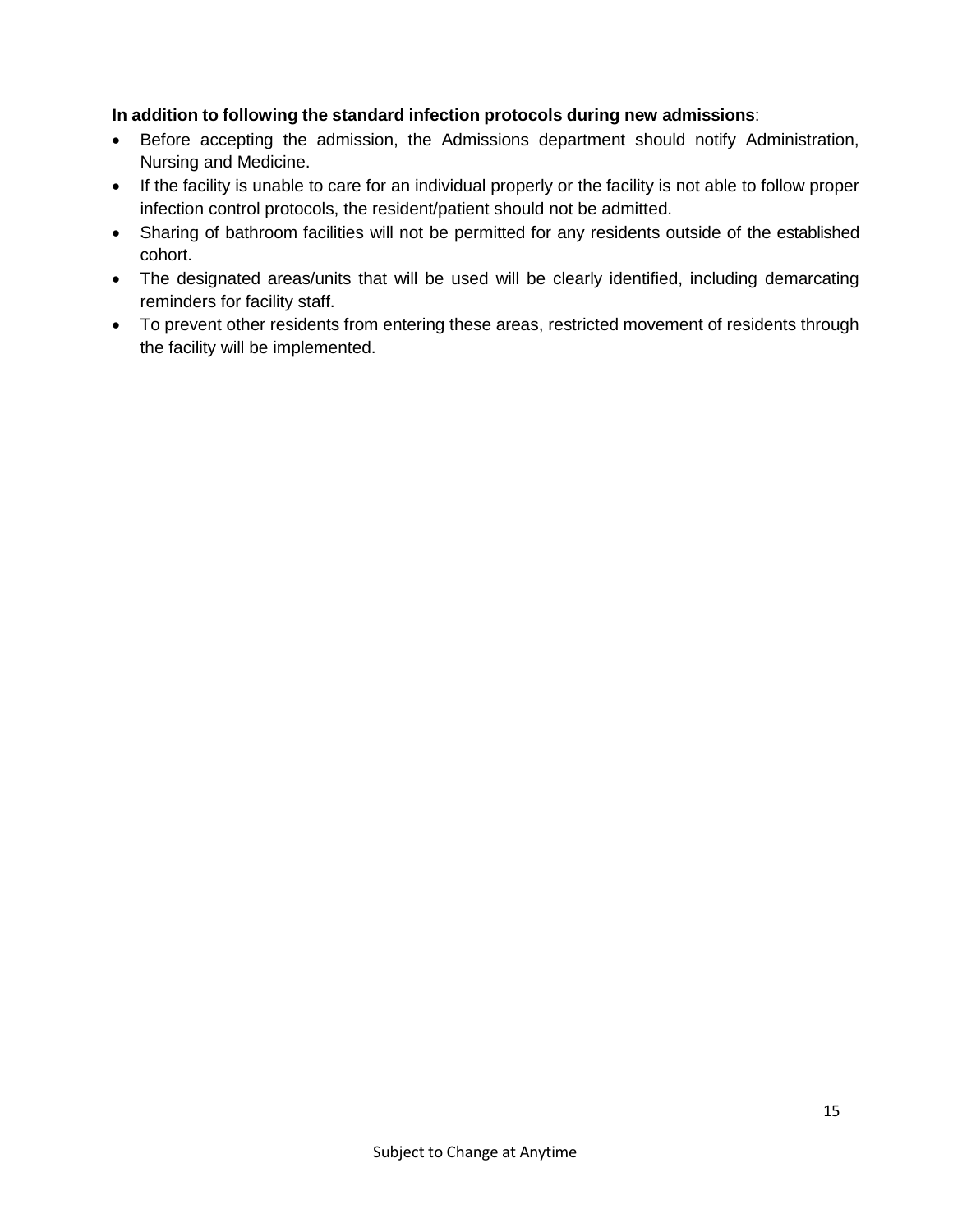# **Section 3 - Pandemic Emergency Plan Infection Control Considerations**

Per the PEP requirements, the facility will develop pandemic infection control plans for staff, residents and families. This includes:

 Developing supply stores and specific plans to maintain, or contract to maintain, at least a two-month (60 day) supply of personal protective equipment (PPE) based on facility census, including consideration of space for storage.

#### **Personal Protective Equipment Supply**

In accordance with PEP requirements, the facility will implement the following planned procedures to maintain or contract to have at least a two-month (60-day) supply of personal protective equipment (PPE), including consideration of space for storage, or any superseding requirements under New York State Executive Orders and/or NYSDOH regulations governing PPE supply requirements during a specific disease outbreak or pandemic. As a minimum, all types of PPE found to be necessary in the COVID-19 pandemic should be included in the 60- day stockpile. This includes, but is not limited to:

- N95 respirators
- Face shields
- Eye protection
- Gowns/Isolation Gowns
- Gloves
- Masks
- **•** Sanitizer
- Disinfectants (meeting EPA Guidance current at the time of the pandemic)

A 60-day supply of necessary PPE will be maintained at the nursing home.

The facility will maintain a plan for identifying what quantities of PPE will be required for 60 days. The procedure is as follows:

- Physical inventory is counted on a weekly basis.
- Daily usage is calculated, providing a "days-worth" value of supplies per category.
- Using orders outstanding, net inventory 60 days out is projected.
- Data is reassessed and adjusted on a weekly basis.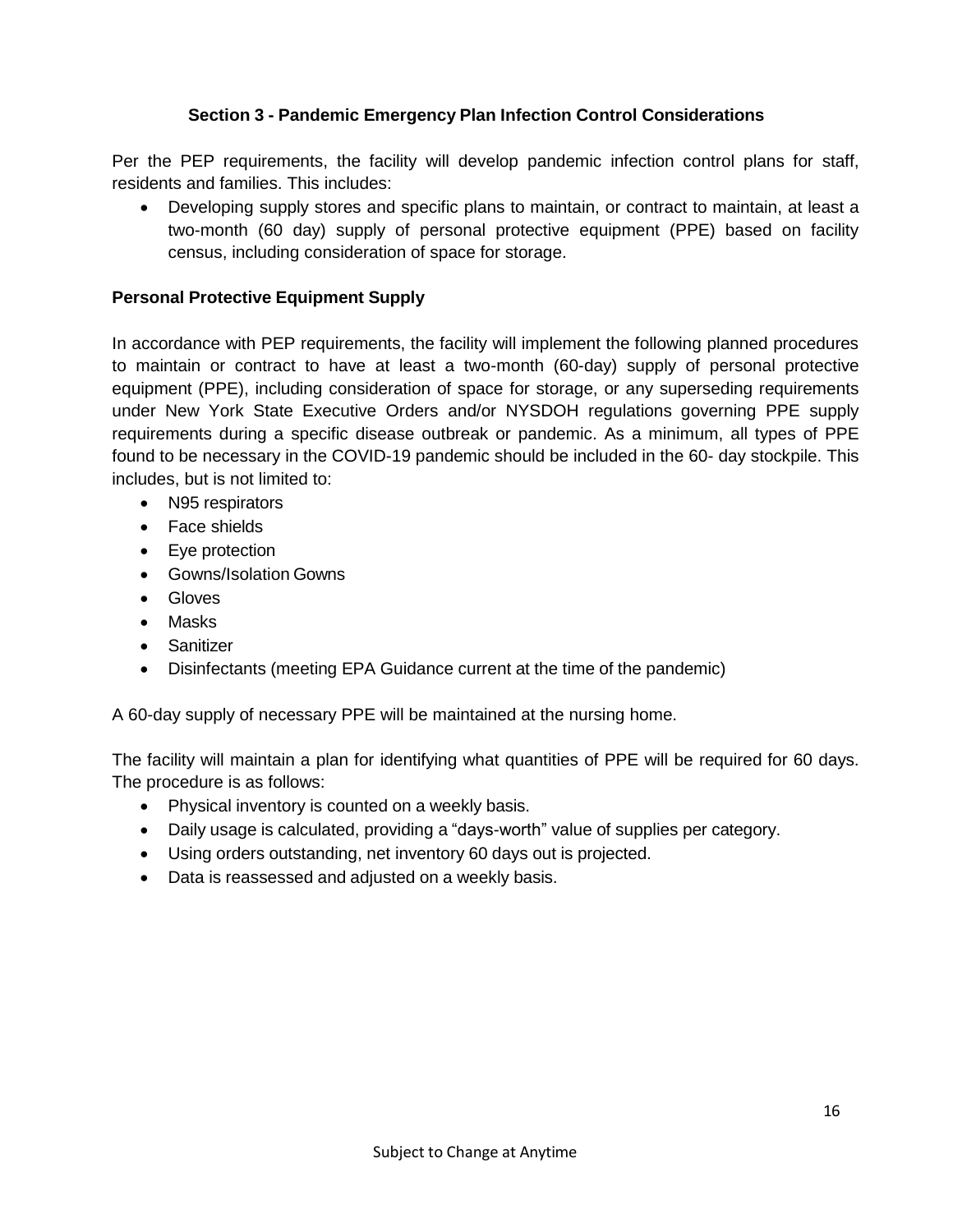#### **Appendices**

#### <span id="page-16-1"></span><span id="page-16-0"></span>**Appendix A - Communicable Disease Reporting**

The facility will assure that it meets all reporting requirements for suspected or confirmed communicable diseases as mandated under the New York State Sanitary Code (10 NYC.RR 2.10 Part 2), as well as by 10 NYCRR 415.19.

#### <span id="page-16-2"></span>**Appendix B - Surveillance Program Effective Date 3/1/2020**

#### **PURPOSE:**

Contact tracing is a public health function performed by local public health departments to trace all persons who had contact with a confirmed case of COVID-19. This allows public health officials to put in place isolation or other measures to limit the spread of the virus. Parker will cooperate with state and local health department contact tracing. Parker will assist public health departments in knowing who may have had contact at the Institute with a confirmed case by:

- 1. Keeping accurate attendance records of staff members;
- 2. Ensuring staff schedules are up to date;
- 3. Keeping a log of any visitors which includes date, time, and where in the Institute they visited;
- 4. Assist local health departments in tracing all contacts of the individual at Institute in accordance with the protocol, training, and tools provided through the New York State Contact Tracing Program. Questions should be directed to the local health department; and,
- 5. Require daily testing and screening for visitors.

# **PROCEDURE**

#### **Screening**

Parker will administer a screening designed to help individual staff, visitors, and contractors identify if they may have:

- Experienced symptoms consistent with COVID-19.
- Been in contact with a person diagnosed with COVID-19.
- Based on individual responses to a series of questions, the individual may appropriately come into the Institute for work or to visit, or stay home, or seek medical assistance.

#### **Screening Process**

In order to maintain a safe work environment, all employees, students, contractors, and visitors will be screened upon entering the building.

If an employee or volunteer answers yes to any question, s/he should remain home and should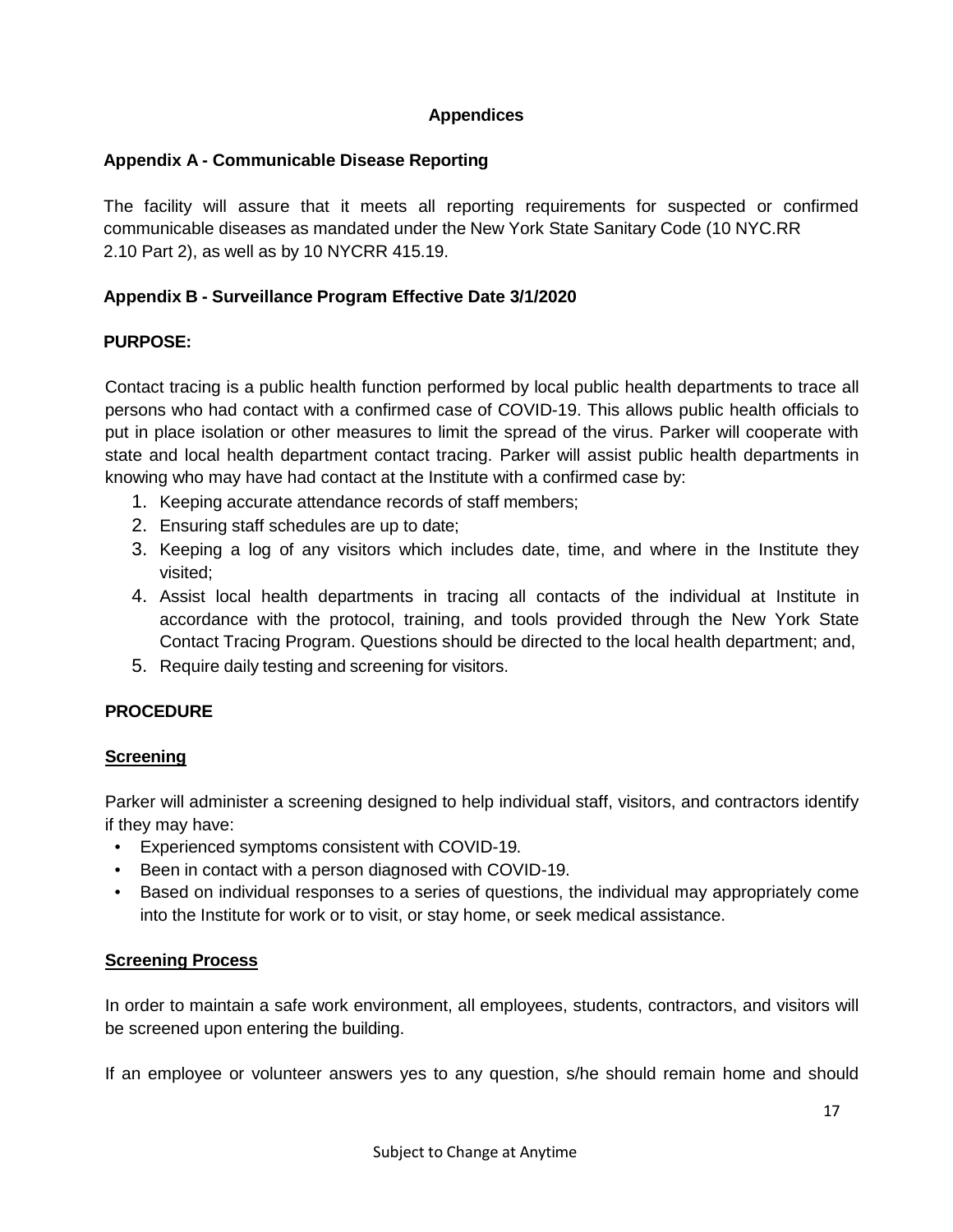contact their supervisor in addition to their healthcare provider. The employee should inform his/her supervisor in the usual way that he/she is taking sick leave. The employee may, when and as appropriate, receive a call from an authorized Parker officer from the Employee Health Department or Human Resources.

If a visitor answers yes to any question, s/he should remain off-campus until she or he has talked to a health care provider.

If a contractor who is issued a Parker ID answers yes to any question, s/he should remain offcampus and may, based on symptoms and risk factors reported, receive a call from the Employee Health Department.

If a contractor who does not have a Parker ID answers yes to any question, the person should remain off-campus and to contact their employer or person to whom she or he reports.

# **Testing Protocol**

# **Who Will Be Tested**

In accordance with NYSDOH regulations and guidance from other governmental organizations, individuals who enter the Parker main campus or are involved in activities that bring them into close contact with patients on a regular basis and who are, therefore, at increased risk for transmission of the virus, will be tested as appropriate. Such individuals include all nursing home staff, private duty aides, volunteers, and consultants.

#### **Routine Testing Intervals**

Routine testing should be based on the extent of the virus in the community.

The Institute will test any staff members who are not up-to-date at the frequency prescribed in the Routine Testing table based on the county's highest COVID-19 Level of Community Transmission level reported in the past two weeks. The Institute will monitor their county COVID-19 Level of Community Transmission every week (e.g. Monday) and adjust the frequency of performing staff testing according to the table below.

Reports of county COVID-19 Levels of Community Transmission will be monitored weekly on the following website (see section titled, "COVID-19 Testing"): https://covid.cdc.gov/covid-data-tracker/#county-view

- If the county COVID-19 Levels of Community Transmission increases to a higher level of activity, the facility should begin testing staff at the frequency shown in the table above as soon as the criteria for the higher activity are met.
- If the county COVID-19 Levels of Community Transmission decreases to a lower level of activity, the facility should continue testing staff at the higher frequency level until the county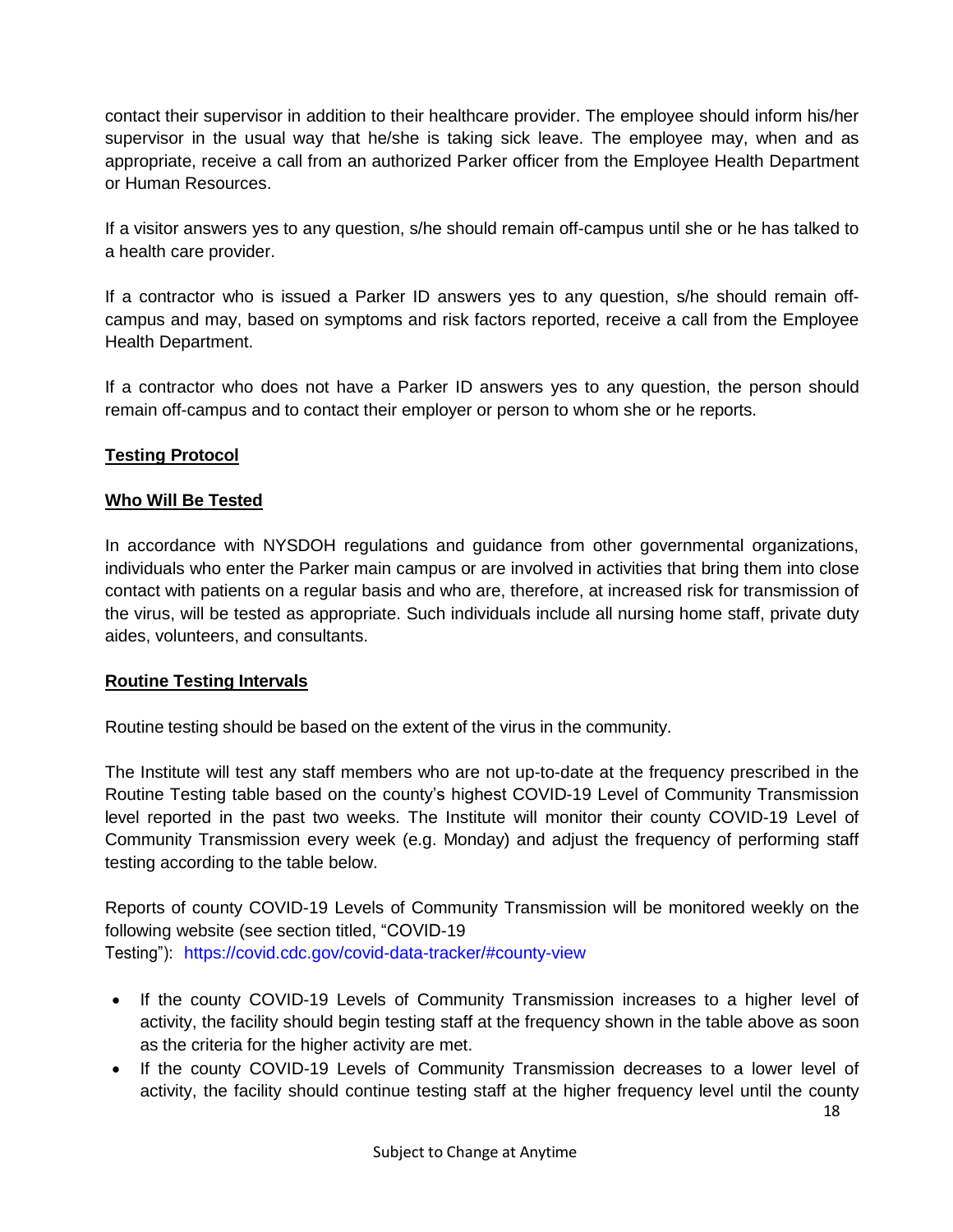positivity rate has remained at the lower activity level for at least two weeks before reducing testing frequency.

# **Routine Testing Intervals Vary by Community COVID-19 Activity Level**

| <b>Level of COVID-19</b>      | <b>Minimum Testing Frequency</b> |
|-------------------------------|----------------------------------|
| <b>Community Transmission</b> | of Staff Members who are         |
|                               | <b>Not Up-to-Date</b>            |
| Low (Blue)                    | Not Recommended                  |
| Moderate (Yellow)             | Once a Week                      |
| Substantial (Orange)          | Twice a Week                     |
| High (Red)                    | Twice a Week                     |

#### **Procedures for Testing**

In accordance with Executive Order 202.30, anyone who works on the Parker campus will be required to complete SARS-CoV-2 (coronavirus) testing at a site of their choice. Any FDA-approved test is acceptable.

Testing at Parker is preferred. Parker offers testing on-site on Monday and Wednesday from 6:30 am to 9:30 am, Tuesday and Thursday from 2:00 pm to 5:00 pm, and Saturday from 3:00 pm to 5:00 pm.

Individuals are tested off-site, will submit their test results to [research@parkerinstitute.org](mailto:research@parkerinstitute.org) before arriving on campus and to their Department Head.

#### **Employees**

Employees who test positive for COVID-19 must/ will have report the result to the Parker's Human Resource Department or Employee Health and must remain off campus until they receive a clearance for work from Human Resources before returning to work.

Parker will follow CDC and NYSDOH guidance for staff testing and allowing a staff member to return to work after testing positive or exhibiting symptoms of COVID-19.

#### **Refusal of Testing**

Staff who refuse testing are prohibited from entering the building until they comply with testing.

Staff who have signs or symptoms of COVID-19 and refuse testing are prohibited from entering the building until the return to work criteria are met.

If outbreak testing has been triggered and a staff member refuses testing, the staff member should be restricted from the building until the procedures for outbreak testing have been completed.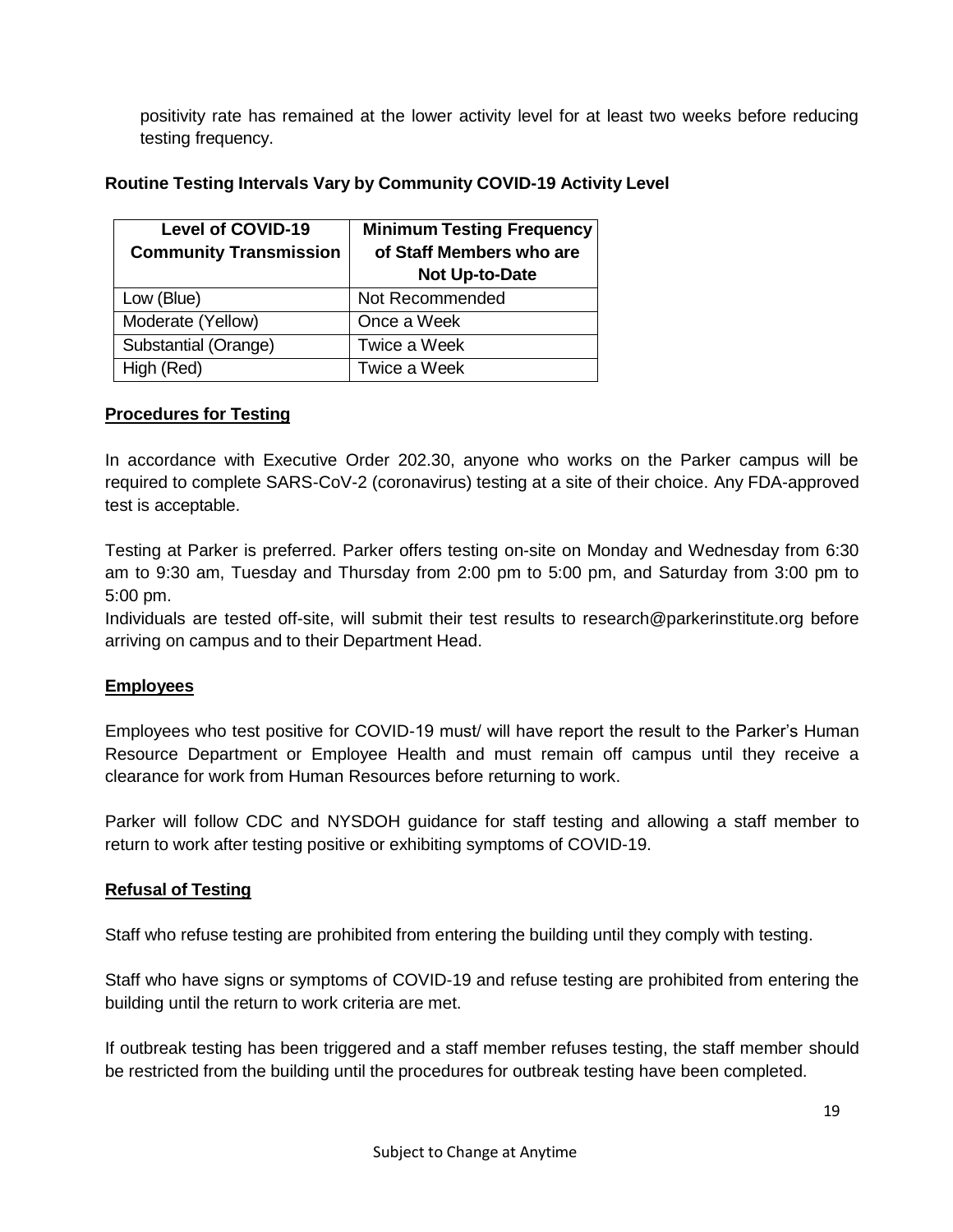#### **Additional Testing**

The Institute may require periodic, repeated testing ("serial testing") for the groups identified above or for other individuals or groups, based on risk assessment, current epidemiologic surveillance data, New York and Federal health guidelines, and professional organization recommendations.

#### **Residents/Patients**

Please refer to Policy: Testing Guidelines.

#### **Procedures for Individuals who Report Symptoms of COVID-19**

When a staff, volunteer, or contractor reports symptoms compatible with COVID-19 or answers affirmatively to any question on the online screening application, the application will provide these instructions:

Return to and remain at home, self-isolate, contact your primary health care provider, and notify or supervisor.

Human Resources will notify the Employee Health Department and Human Resources must be notified immediately of any worker who is tested positive or placed in isolation/quarantine. The worker will remain in isolation/quarantine according to the established guidelines and until medically cleared to return to campus.

**If an employee becomes sick while at work on campus, he or she must** notify their supervisor, complete a COVID-19 symptom checker (electronic or paper), and contact the Employee Health Department or Infection Control Practitioner and if they answer yes to any of the screening questions, then the employee must return home immediately, staying isolated as best as possible from other people while on campus and in transit, and isolate at home.

Any employee who will be absent due to COVID-19 should contact Human Resources to discuss their options for sick leave.

When an employee reports symptoms of COVID-19 or a positive test, the Employee Health Department will:

Assign a registered nurse or physician to conduct an initial assessment, either remotely or in person, or refer the employee for hospital evaluation if symptoms are severe.

Provide COVID-19 patient education.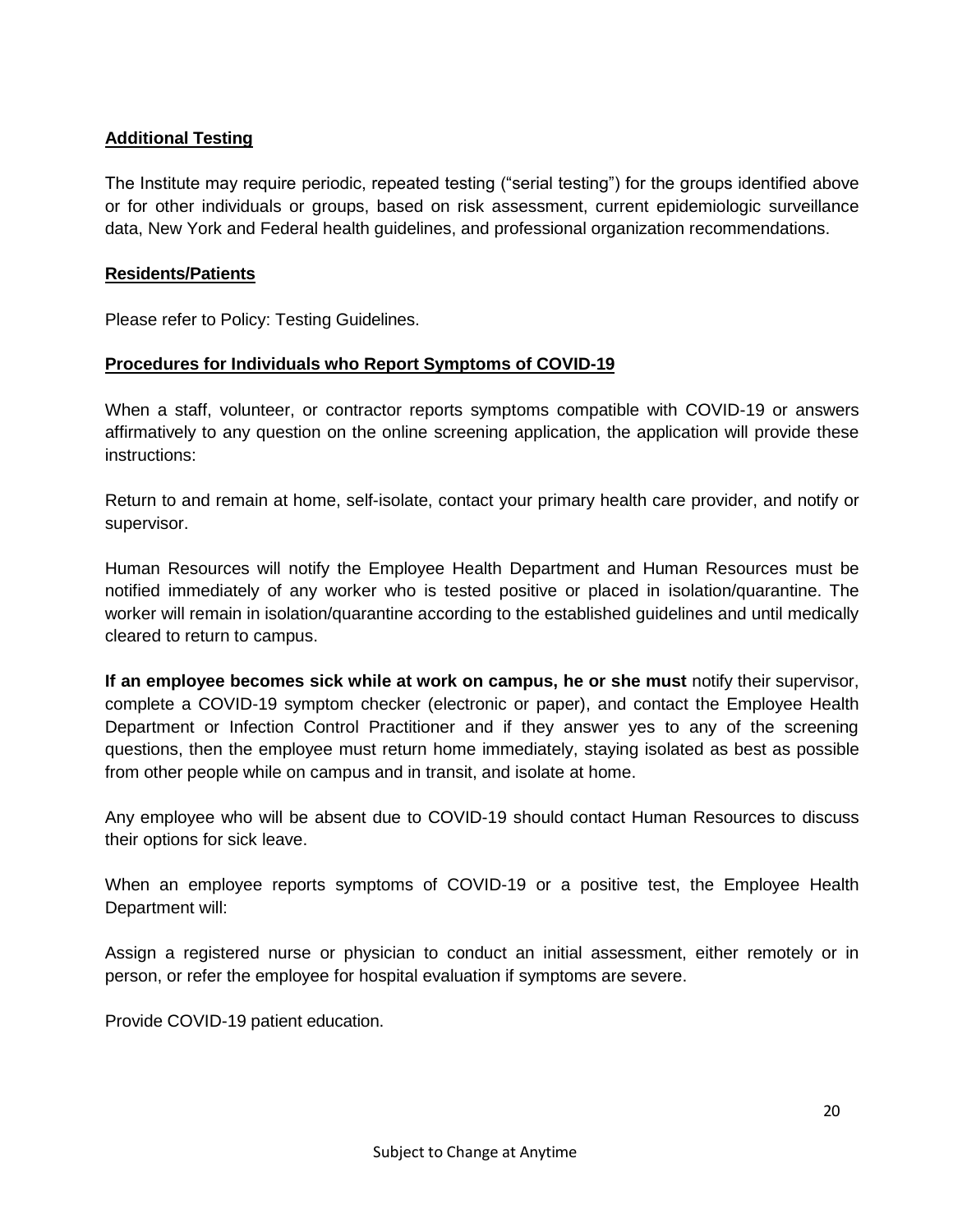#### **Procedures for management of an employee with confirmed or suspected COVID- 19**

The Employee Health Department and Research will immediately be notified of any employee who has tested positive for COVID-19 or who has been placed in isolation because of symptoms of, or contact with a person with symptoms or a diagnosis of, COVID-19. Notification to the Employee Health Department will come from the online screening application, from Human Resources, from the individual's supervisor, or from the individual directly.

Research will activate the Contact Tracing protocol within 36 hours.

Employee Health will:

Advise the employee to remain in isolation according to the established guidelines and to remain off campus until medically cleared to return to campus.

If the employee is on campus at the time of the report, advise the employee to return home immediately, and, if waiting for a pick up, to do so in a room isolated from others, and to wear a face covering.

#### **Procedures for management of a resident/patient with confirmed or suspected COVID-19**

Please refer to Covid-9 management Plan and Transmission-based Precaution policy.

#### **Contact Tracing [Protocol](https://www.montclair.edu/redhawk-restart/screening-testing-contact-tracing-protocols/)**

The Institute Human Resource Department has been maintaining a case log and a contact list for each staff member known to have been infected. Additionally, the Nerken Center has been maintain a testing log and results log for each staff member, contractor, or other individual required to be tested under the Executive Order and conducted contact tracing to identify patient and staff contacts the infected worker had during the 14-day period prior to the positive test result.

The Institute's contact tracing program includes logging and tracing employee, volunteer and visitor cases. Designated staff have been trained to serve as contact tracers, working under the supervision of the Senior Vice President of Research & Grants/Compliance Officer and the Senior Vice President of Patient Care Services.

Parker's contact tracing efforts will focus largely on identifying residents/patients/and other staff on campus who may have been in contact with an infected person for extended periods of time. The Institute will continue to work closely with the specific health department that has responsibility for each case.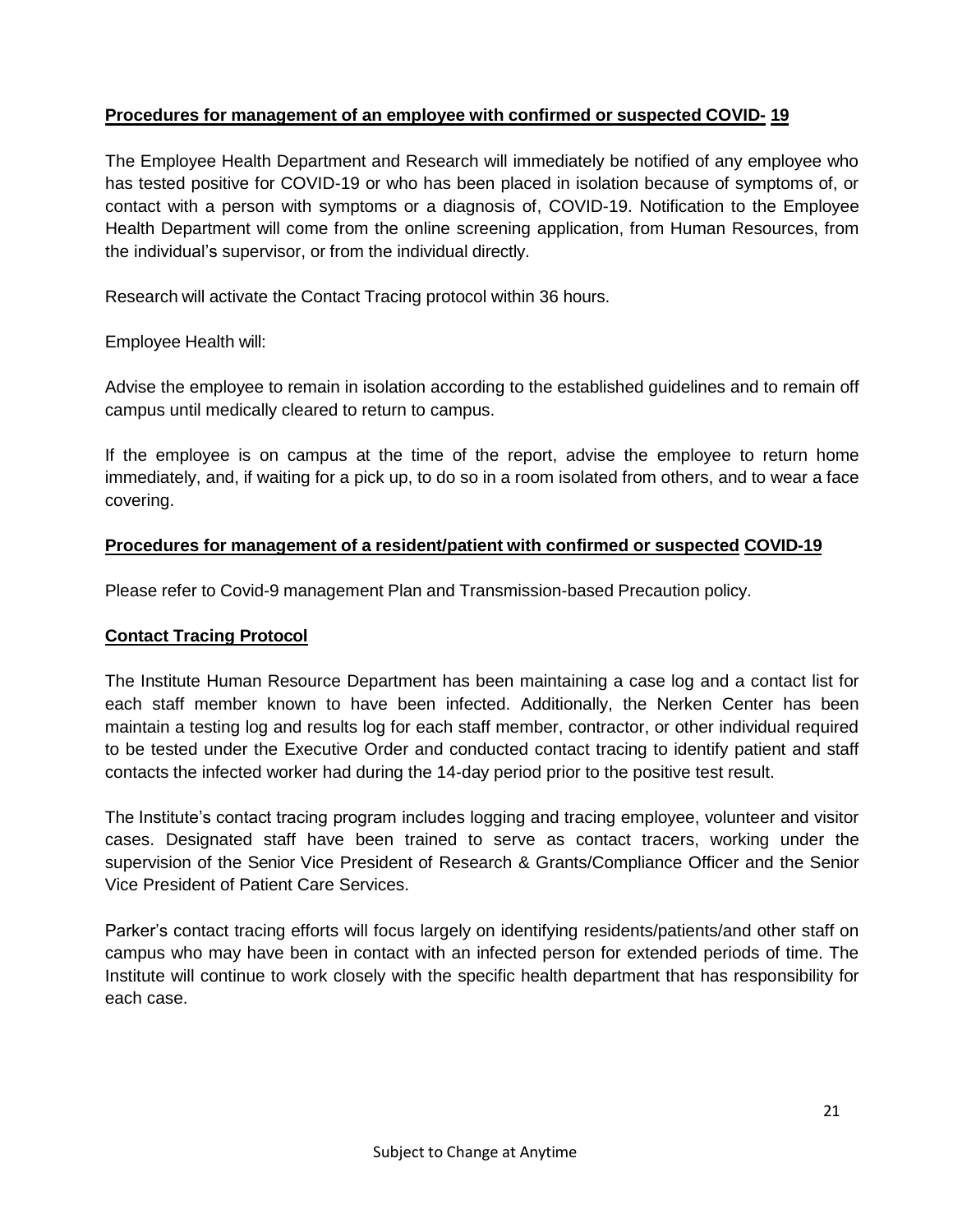# **The Alert System to Trigger Contact Tracing**

The Human Resource Department will manage the alert system that may trigger contact tracing for employees, and the Department of Nursing home will manage the process for patients/residents.

These two services may receive the alert through a variety of mechanisms, including:

- An individual may answer affirmatively to one or more of the questions on the Health Screening Assessment tool.
- An individual may receive a positive test result.
- An individual may provide information when receiving on-campus Employee Health services for a specific concern.
- An individual may self-report the information to a supervisor, or to another employee, who in turn should report it to the Employee Health Department or the Human Resources.

#### **Tracing Process**

When Parker become aware of an employee or resident who may be infected, they will conduct an individual assessment, then determine if other members of the Parker community need to be identified, contacted and advised to enter quarantine.

Tracing will be conducted by health care professionals and trained research staff, who will call the at-risk individuals and ask a series of scripted questions to identify with whom they have been in close contact ("proximal contacts") during the period when they may have become infected. The State of New York currently defines "close contact" as coming within 6 feet for 10 minutes or more.

Tracing may also be supported by technology that can help identify the locations on campus by an individual at a particular day and time. This location data will be supplemented by work schedules and payroll data.

The Institute will continue to work closely with local health departments, which have their own contact tracing protocols that are initiated when they receive a positive test result about a person in their jurisdiction, based on the home address provided by the employee or visitor. The Institute's process, when added to the work of the local health department, will decrease the time during which an affected person can transmit the virus.

Actions taken upon alert of a possible COVID-19 case:

The specific actions taken depend on the context in which the information was provided.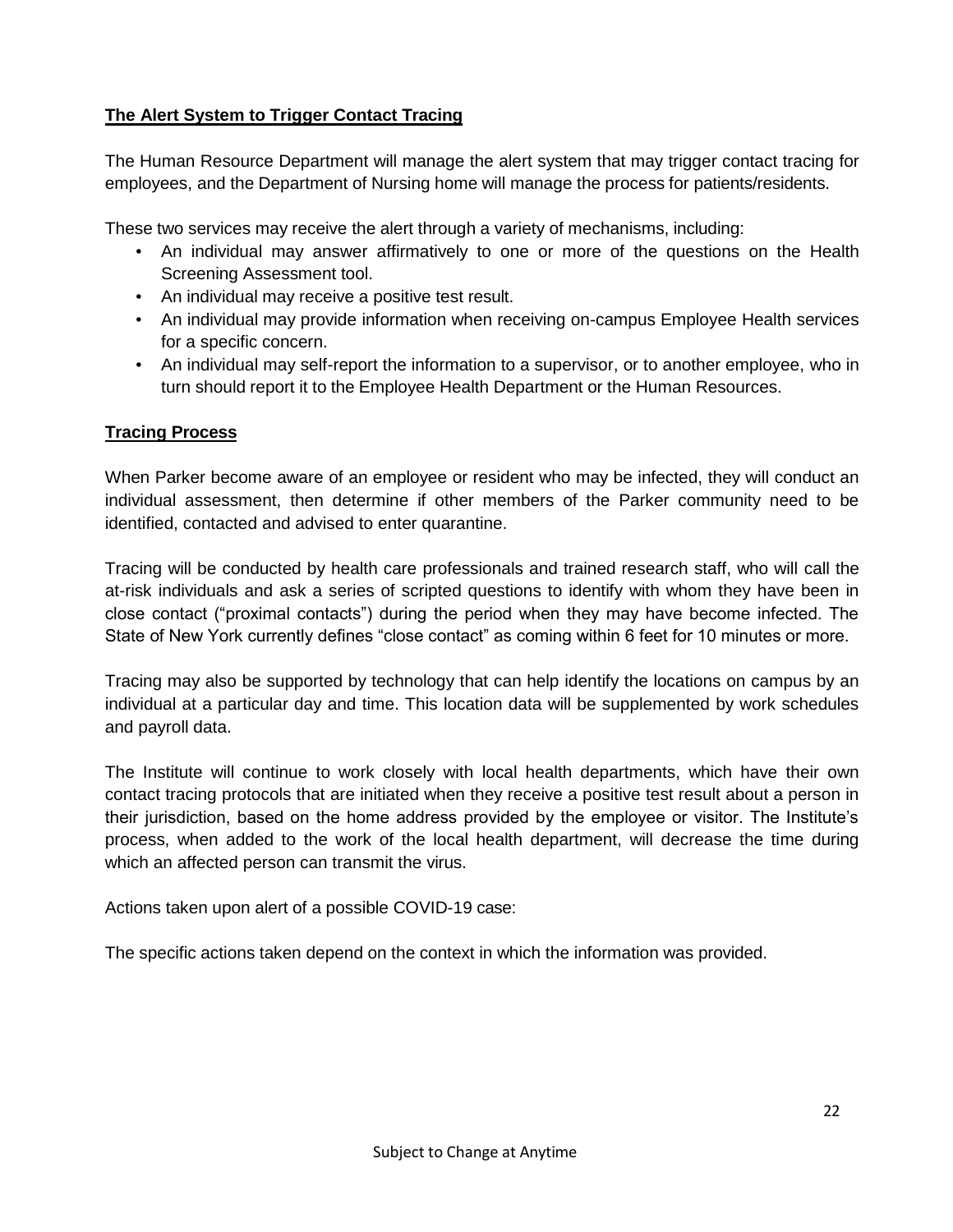#### **Health Screening Assessment**

Positive responses to questions in the Health Screening Assessment tool provide an alert to Employee Health or Human Resources. A health care professional will then contact the individual and ask the appropriate questions to assess the health status of the individual. The individual will be provided health information and resources according to the most recent guidelines.

Proximity contact tracing by the Institute will be initiated if the person has a positive test, is waiting for test results, or if the person has symptoms consistent with COVID-19.

#### **Self-Reporting**

While on campus, employees, visitors and contractors should report symptoms consistent with COVID-19 to their supervisor, Infection Control Practitioner, or Employee Health. The information should also be reported on the Health Screening Assessment tool so that their symptoms are recorded. Protocols for the Health Screening Assessment tool will then be followed. Any employee who receives a self-report of COVID-19 should report it to Employee Health.

If the health care professional determines the individual has symptoms consistent with COVID-19, then diagnostic testing may be ordered. The individual will be provided health education and resources, according to the most recent guidelines. Proximal contact tracing will be initiated. In the case of a resident/patient, arrangements for isolation and other risk reduction measures will be activated.

Employees, volunteers, and visitors should report symptoms via the Health Screening Assessment tool so that their symptoms are recorded.

#### **Contact Tracing (Effective 7/1/2020)**

The Human Resources and Research staff will need to quickly identify and contact individuals at risk of infection with COVID-19.

Through contact tracing within the campus community, persons at risk will be offered health care education and resources. To accomplish timely contact tracing, the Institute may if necessary utilize students who are in health-related programs. These students will complete an on-line contact tracing course and will work under the guidance of a Nursing and Research, as needed, or as part of a clinical practicum.

Contact tracers will interview people and ask a series of scripted questions that will identify who they have been in close contact with during the period they may have been infected. All documentation will be reviewed by the healthcare professional supervisor.

To support contact tracing efforts and the health care professionals in Research who need to quickly identify and contact individuals with COVID-19, Human Resources, will provide Research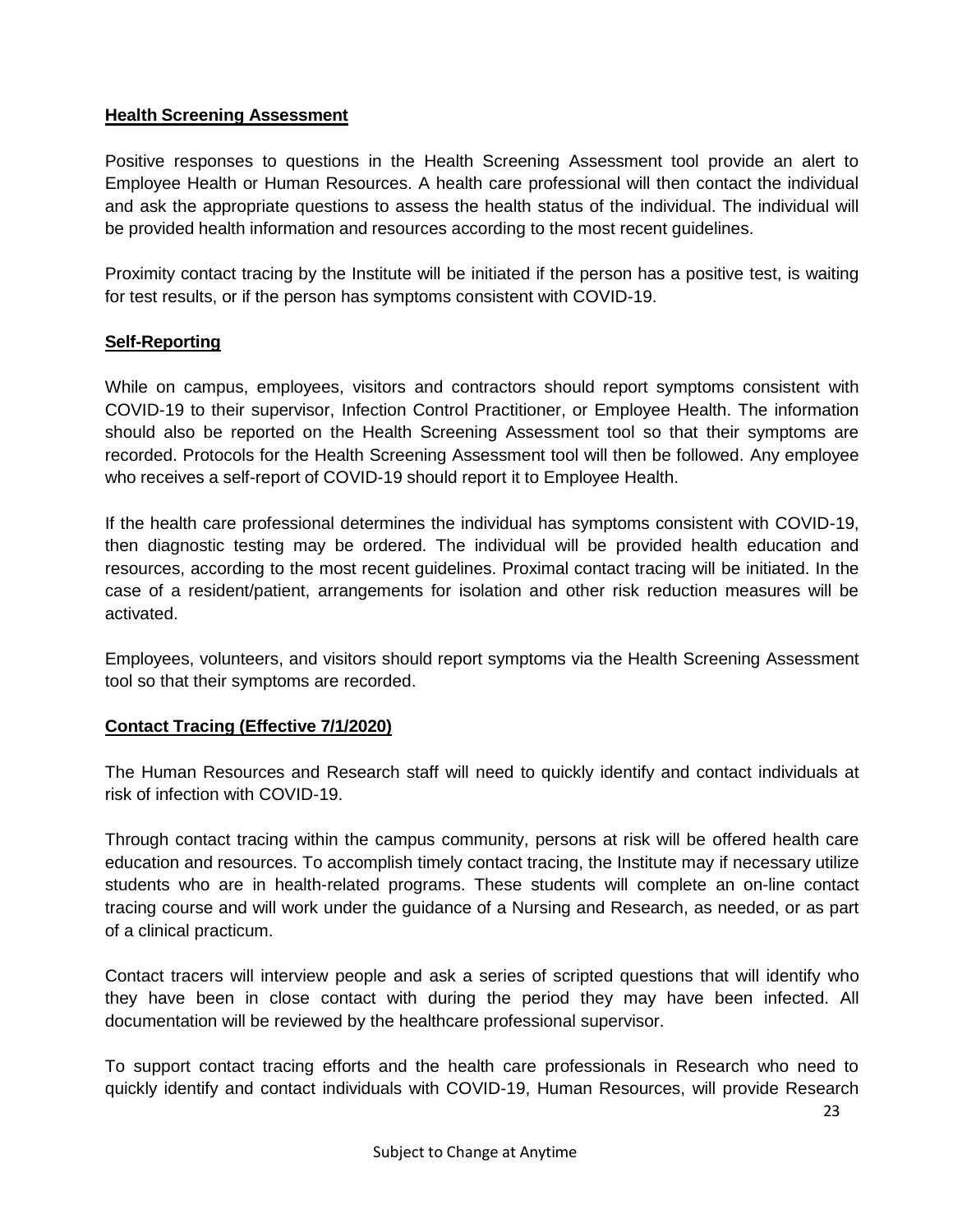with the name and contact information for the employee, volunteer, or contractor within 4 hours of notification of a positive test result, along with payroll records/work assignment records for the 14 day period prior to the positive test result.

Within 36 hours contact tracers will contact the individual to begin contact tracing. The interview will consist of questions intended to assist in documenting their movement on campus, who they had close contact with in the building and well as any symptoms of illness. This approach will allow rapid communication of the appropriate messages to potentially affected individuals to mitigate the spread of the virus.

#### **Residents and Patients**

Please refer to Covid-9 management Plan and Transmission-based Precaution policy.

#### **Collaboration with Other Agencies**

The Institute's campus spans two counties (Queens and Nassau). Parker has established lines of communication with public health officials in all of our surrounding communities and will continue to work in close collaboration with our partners in all these jurisdictions, as well as at the State level.

#### **Confidentiality**

<span id="page-23-0"></span>Responses to the health self-assessment application will be stored electronically and kept separate from all other Parker records. This data will be kept confidential, and will not be accessed unless the response indicates the presence of, symptoms of, or exposure to COVID-19. In such circumstances, employee responses will be accessed only by authorized officers from the Division of Human Resources, or Employee Health, and responses by the Research. The identity of individuals shall not be disclosed beyond these offices except as required to conduct contact tracing and to protect the public health with the local, County or State Department of Health or as required by applicable laws.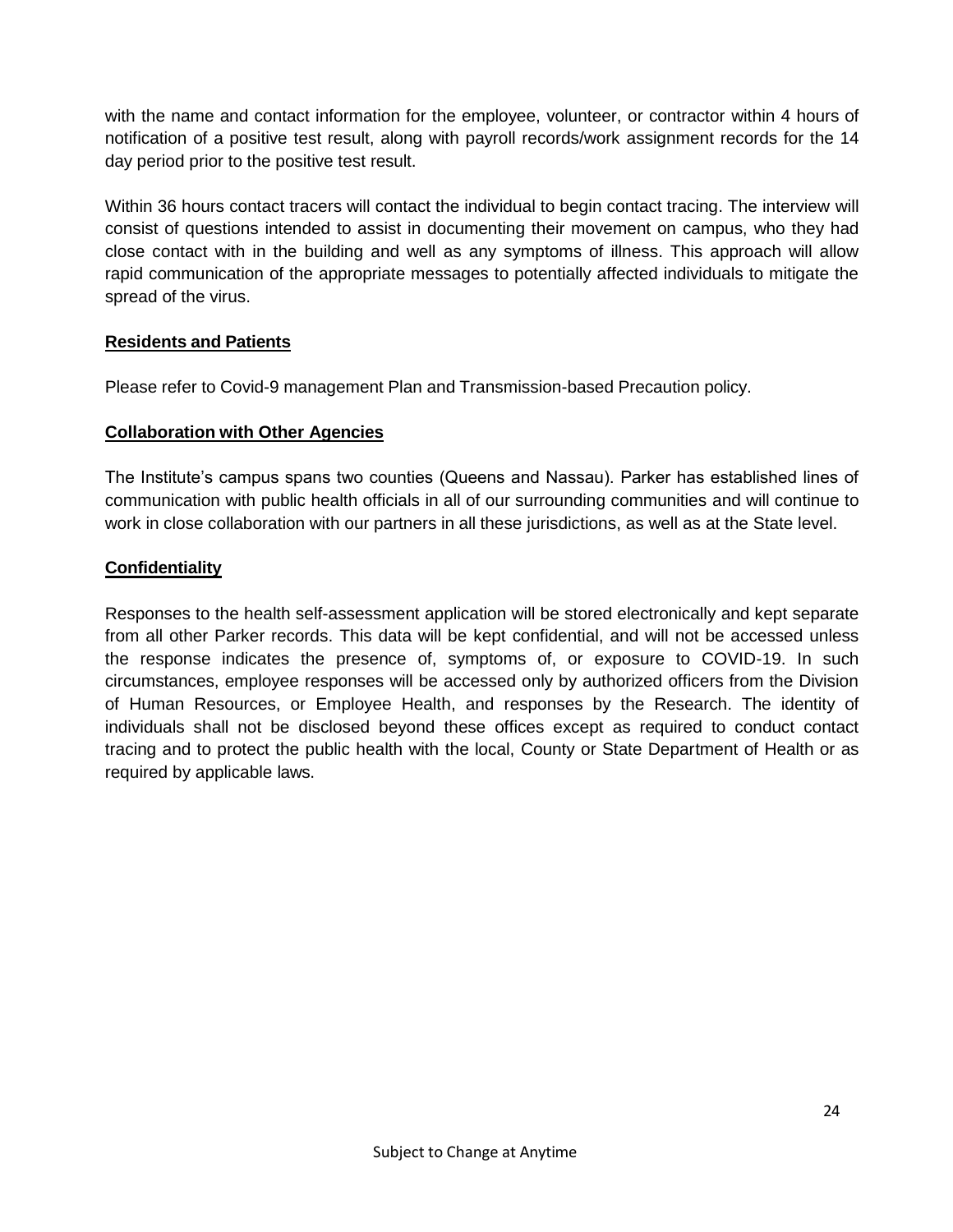# **Appendix C – Staffing Strategies Staffing Plan for Pandemic Policy & Procedure Effective Date 3/13/2020**

#### **Policy: Staffing Plan for Pandemic**

**Purpose:** Maintaining appropriate staffing in healthcare facilities is essential to providing a safe work environment for healthcare personnel (HCP) and safe patient care. As the COVID-19 pandemic progresses, staffing shortages may occur due to HCP exposures, illness, or need to care for family members at home. Healthcare facilities must be prepared for potential staffing shortages and have plans and processes in place to mitigate these, including communicating with HCP about actions the facility is taking to address shortages and maintain patient and HCP safety and providing resources to assist HCP with anxiety and stress.

#### **Procedure:**

- 1. In the event that the Centers for Medicare and Medicaid Services (CMS) temporarily waives training and certification of nurse aides to assist with potential staffing challenges, Parker Jewish Institute would consider the application of any nursing students, Personal Care Assistants (PCAs), Home Health Aides (HHAs), and or any applicant without prior healthcare experience for a nurse aide position.
	- A) Prior to approving any individual for employment in the role of nursing assistant, the following standards, qualifications and standards will be considered:
		- **i)** Current status as a PCA, HHA or matriculated student in a school of nursing (LPN or RN);
		- **ii)** Prior health care experience; quantity and quality of that experience;
		- **iii)** Existing or prior employment with Parker Jewish Institute;
		- **iv)** Interview; and,
		- **v)** Reference required for any individual not currently employed by Parker Jewish Institute, unless waived for emergency purposes.
	- B) If approved for consideration, individuals must successfully pass a competency evaluation conducted by a Registered Nurse with experience in CNA competency procedures and protocols. Evaluations will be conducted in person using the Fort Hudson classroom with mannequins or volunteer (not a resident). Competency evaluation will include all core content areas, including but not limited to:
		- **i)** Activities of Daily Living
			- **a.** Bathing
			- **b.** Oral Care
			- **c.** Grooming Shave and Nail Care
			- **d.** Nutrition and Elimination
			- **e.** Comfort Care and End of Life Care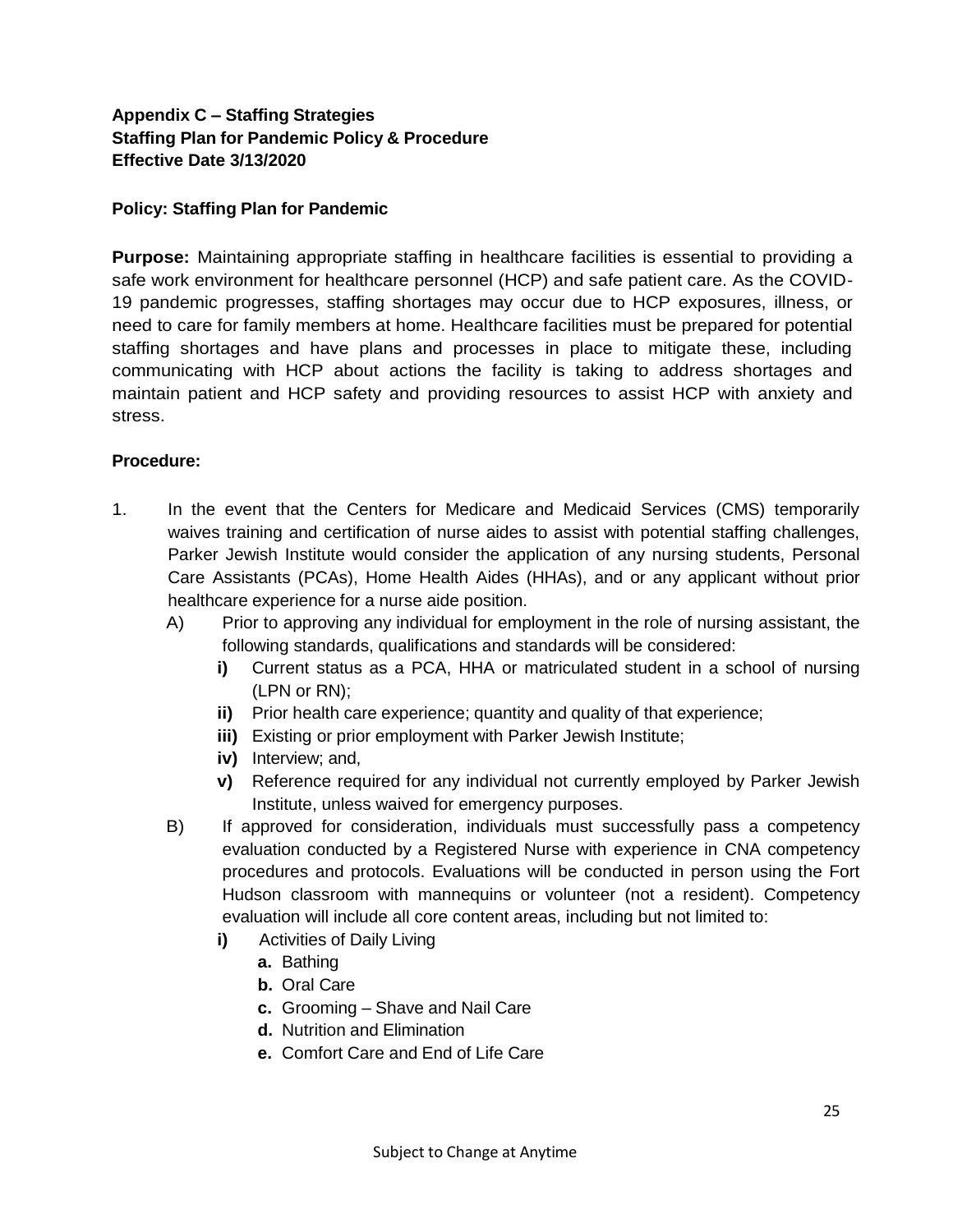C) If competency evaluation is completed successfully as determined by the Registered Nurse, formal orientation will be scheduled using existing methods, including skills evaluation by the preceptor. This process may be accelerated in the event of staffing emergency.

# 2. **Candidates with no prior health care experience**

In the event circumstances require an expanded staffing plan which would include those without prior experience in health care, the selection process will remain the same as above. However, additional training and task limitations will be put in effect. Use of such individuals would be considered options of last resort.

- A) Based on the abilities and interests of the individual, specific skills will be identified which align with the needs of the facility and the capabilities of the individual (excludes feeding - see below)
- B) Identified skills may or may not be directly associated with resident care.
- C) Any skill or task which would be otherwise not allowable by non-certified individuals will be provided comprehensive training by the Registered Nurse (or designee as appropriate -e.g. therapist) and documented in the individual's employee file. Training would include demonstration of competency.
- D) Following competency evaluation, individual will be provided sufficient orientation to safely execute the skills in which they were trained.

When working on a resident unit, the charge nurse and/or supervisor will be aware of their status and provide supervision and assistance as necessary.

# 3. **Feeding**

- A) In the event resident feeding support is identified as a necessary task, training will include all content in the CNA training program, without regard for the number of training hours specified.
- B) Direct observation will be conducted by the RN and documented in their employee file prior to independently feeding a resident.
- C) Non-certified individuals who are feeding residents will be assigned only those residents who do NOT have a swallowing disorder and will be fully apprised of the resident's eating style b¥ a certified or licensed nurse who has-direct knowledge of the resident.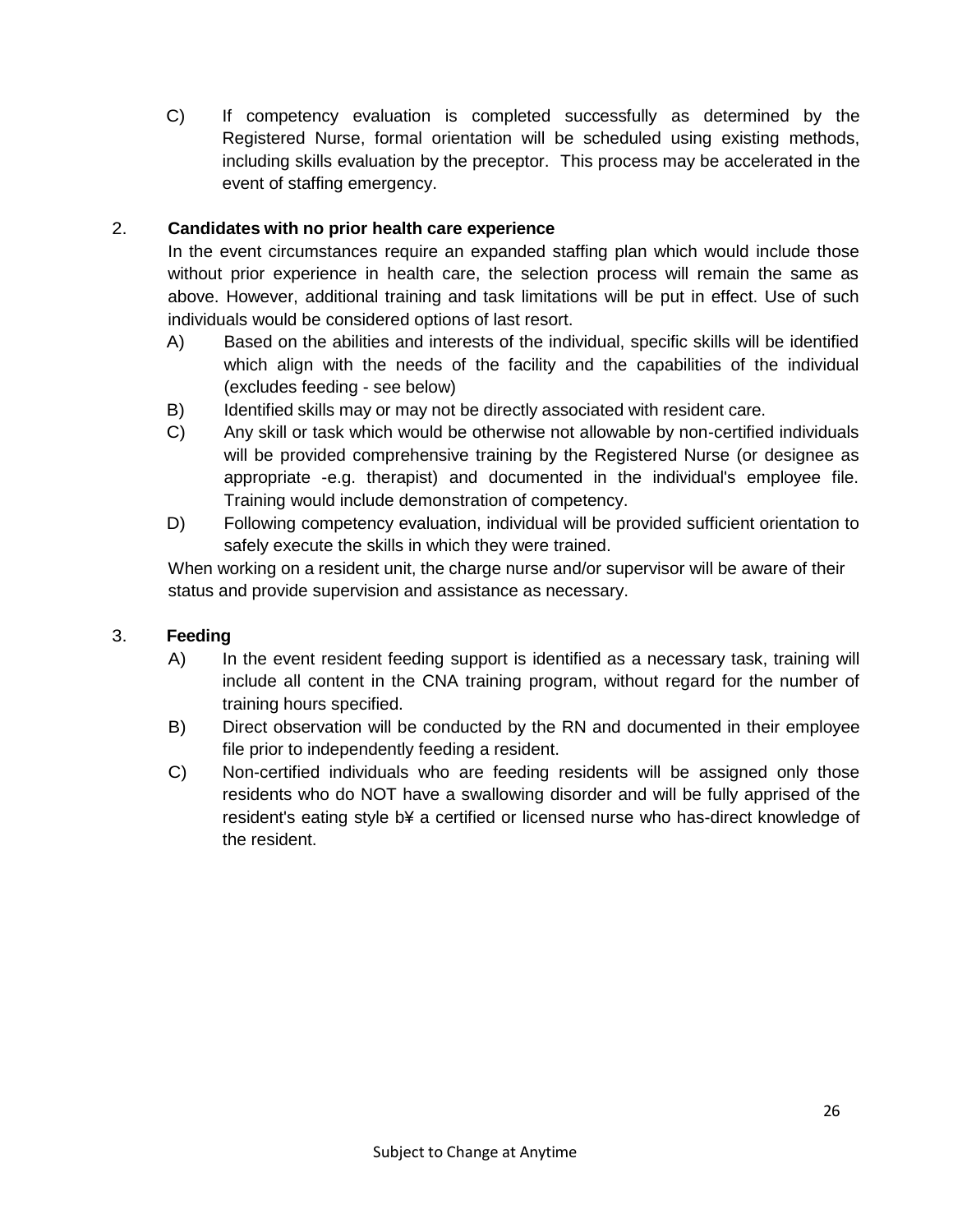- <span id="page-26-0"></span>4. During emergencies, the facility implements the Emergency Operation Plan, which defines the Incident Command Staff that supersedes normal management. Senior staff, as available, is assigned responsibilities using the Incident Command System. They assure that key tasks are staffed. Most staff performs their usual tasks as they are trained for, however in the differing context of the emergency. The Incident Command Staff receive one-on-one training and drills about their roles. Other staff, who will be asked to perform alternate tasks are trained for them, or receive just-in-time briefing at the time of the activity.
	- A) Human Resources will identify all staff who are certified or licensed to provide direct care to residents and patients
	- B) Competencies will be done by a Registered Nurse for all tasks involving resident or patient care.
	- C) Competencies will be done for any employee reassigned to any other department by the Department Head or assigned individual to perform the competency.
	- D) Incident Command Staff will assign all alternate roles for staff based on organizational need.
- 5. When staffing shortages are anticipated, healthcare facilities and employers, in collaboration with human resources and occupational health services, should use contingency capacity strategies to plan and prepare for mitigating this problem. At baseline, healthcare facilities must:
	- A. Understand their staffing needs and the minimum number of staff needed to provide a safe work environment and patient care.
	- B. Be in communication with local healthcare coalitions, federal, state and local public health partners (GNYHA Continuing Care, DOHMH, LeadingAgeNY) to identify additional HCP (e.g., hiring additional HCP, recruiting retired HCP, using students or volunteers), when needed. Use existing relationships with nursing schools to access student volunteers.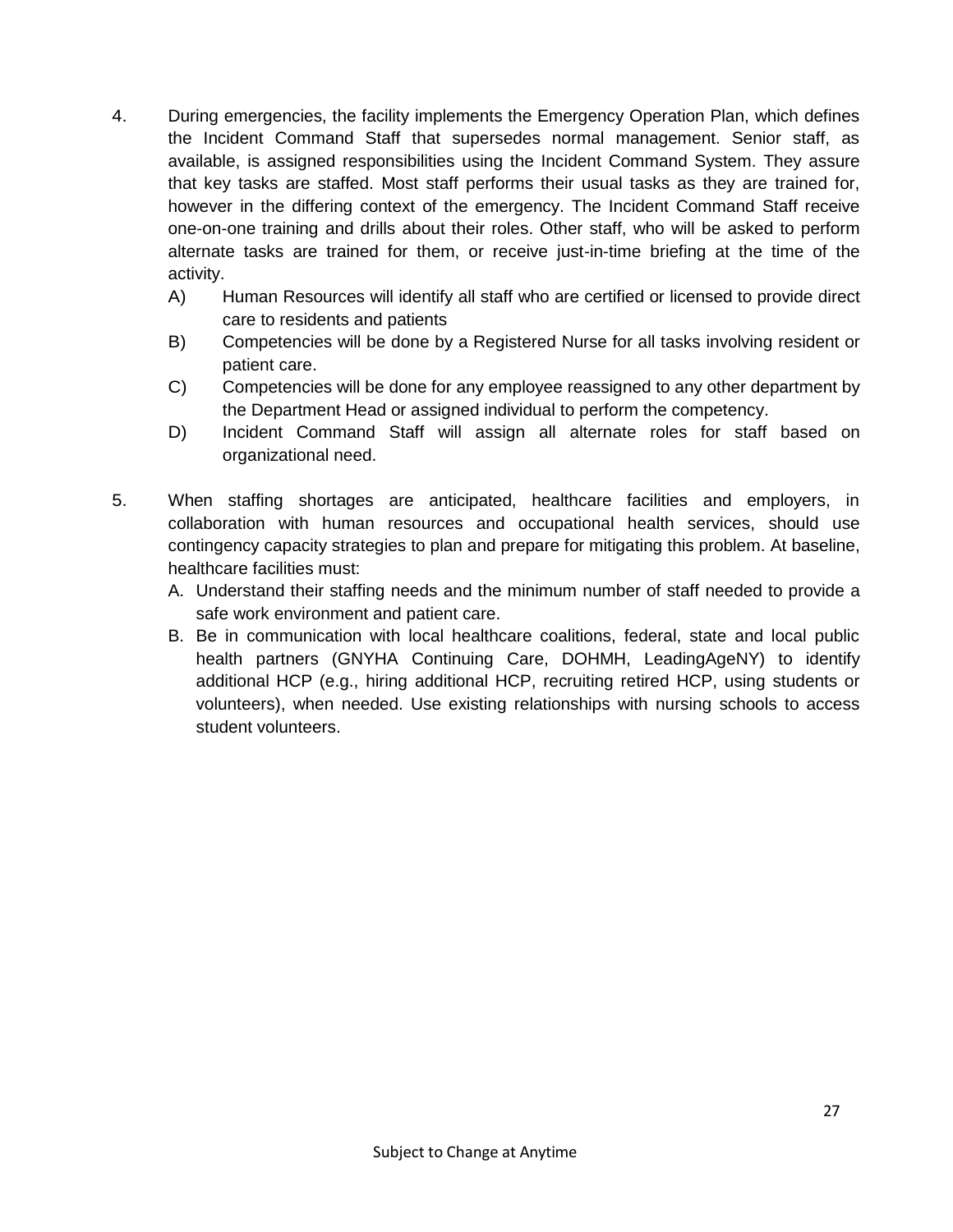# **Appendix D Infection Prevention and Control Policy/Procedure Effective Date 3/13/2020**

#### **POLICY:**

Parker Jewish Institute will complete reporting of communicable diseases/conditions to the New York City Department of Health on the HERDS system of Reporting and/ or New York State Department of Health (NYSDOH) per agency requirements. Some diseases require immediate reporting by telephone. All confirmed or suspected food borne outbreaks should be reported immediately to the local health department as well as to the Infection Prevention and Control Committee

#### **PROCEDURE:**

- 1. The Infection Control Practitioner will maintain a current list of telephone numbers as required by each department of health unit.
- 2. Reporting to the NYSDOH will be done by the Infection Control Practitioner or designee, once appropriate information has been gathered.
- 3. Multiple cases, clusters, outbreaks and/or increased incidents of nosocomial acquired infections in patients/residents/staff. Definition of an outbreak shall be individually determined as per facility policies, i.e. GI outbreak protocol, Respiratory illness outbreak, COVID-19.
- 4. Comparison to facility baselines and infection trends, review of area prevalence rates as well as decisions made by the Infection Prevention and Control Committee.

# **Reportable Diseases and Conditions include but are not limited to the following:**

- Newly diagnosed HIV or HIV related illness; AIDS
- Sexually transmitted diseases: Chancroid, Chlamydia, Gonorrhea, Granuloma inguinale, Lymphogranuloma venereum, Syphyllis (including congenital), Non gonococcal Urethritis
- Tuberculosis: Positive AFB smears, Positive nucleic acid amplification tests, Positive M.TB cultures, Pathology findings consistent with TB, Start of TB treatment with 2 or more anti TB drugs, Positive Mantoux in children less than 5 years of age
- Vaccine Preventable Diseases: Diptheria, Measles, Mumps, Pertussis, Poliomyelitis, Rubella (including congenital), Tetanus
- Other: Amebiasis, Anthrax, acute Arboviral Infections, Babesiosis, Botulism, Brucellosis, Campylobacteriosis, Cholera, Creutzfeld-Jakob disease, Candida Auris, Cryptosporidiosis, Cyclosporiasis, Ehrlichiosis, Encephalitis, E. Coli, Giardiasis, Glanders, Haemophilis influenzae, Hantavirus, Hemolytic uremic syndrome, Hepatitis (A, B, non-A, non-B), Hospital associated infections, Kawasaki syndrome, Legionellosis, Leprosy, Leptospirosis, Lyme Disease, Listeriosis, Malaria, Melioidosis, Meningitis, Meningococcemia, Monkeypox, Plague, Psittacosis, Q fever, Rabies or exposure to rabies, Rickettsialpox, Rocky Mountain Spotted Fever, Salmonellosis, SARS, Scarlet fever, Smallpox, Shigellosis, Staphylococcal enterotoxin B, Streptococcal infections (A and B invasive disease), Toxic Shock Syndrome, Trachoma, Transmissible spongiform encephalopathies, Trichinosis, Tularemia, Typhoid fever, Non-